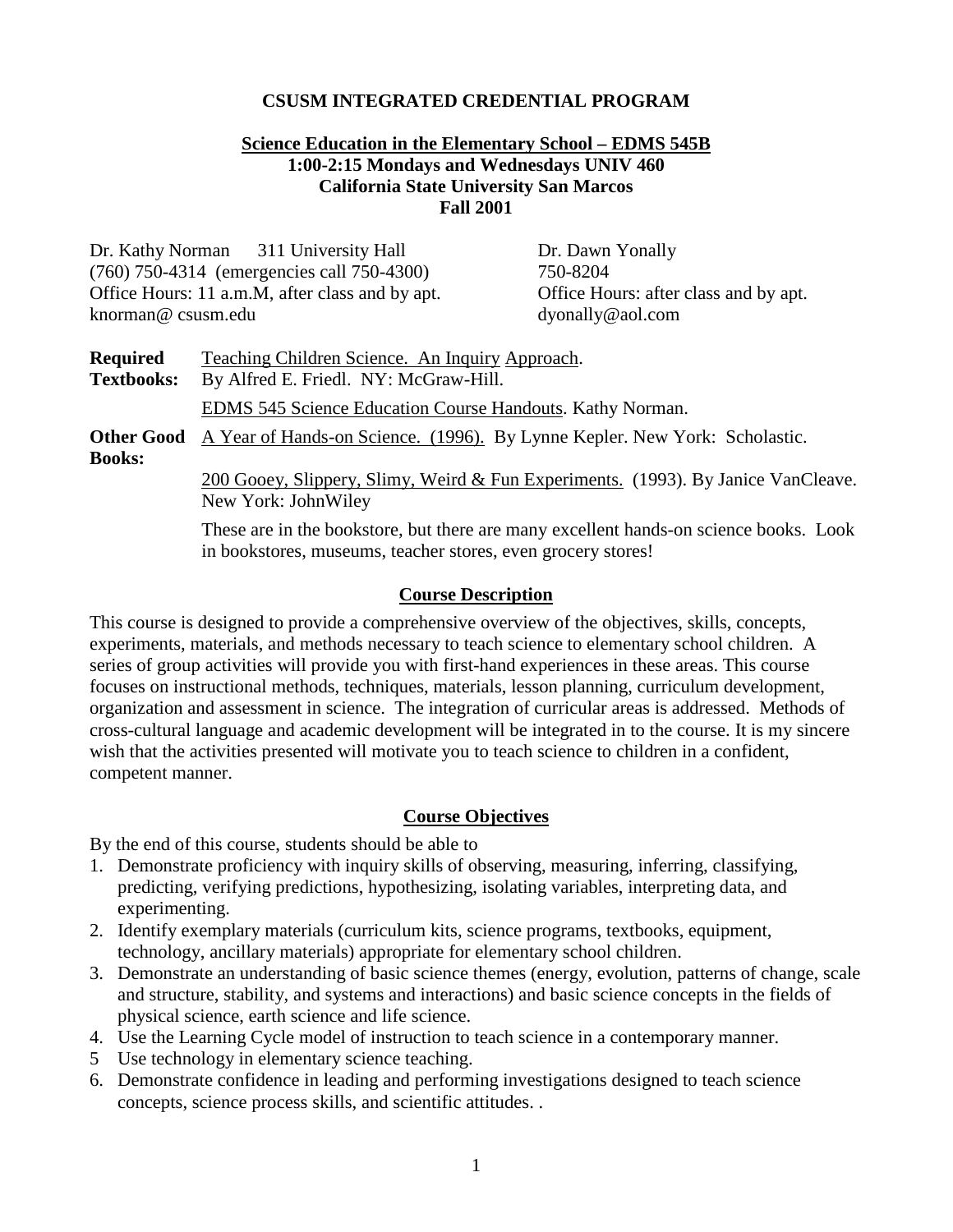- 7. Use alternative methods of assessment to evaluate student learning of science concepts and processes.
- 8. Design a 3-lesson elementary science teaching unit .
- 9. Practice strategies to include all students in science (linguistically and culturally diverse, students with disabilities and other students with special needs.
- 10. Demonstrate knowledge and understanding of the National Science Education Standards and California Science Content Standards.

# **College of Education Mission Statement**

The Mission of the College of Education Community is to transform public education by preparing thoughtful educators and advancing professional practice. We are committed to the democratic principles of educational equity and social justice for all learners, exemplified through reflective teaching, learning and service. We value diversity, collaboration, professionalism and shared governance.

# **Statement of CLAD Infusion**

In 1992, the College of Education voted to infuse Cross-cultural, Language and Academic Development (CLAD) competencies across the curriculum. The CLAD competencies are attached to the syllabus and the competencies covered in this course are highlighted.

# **Course Requirements**

**COE Attendance Policy:** "At a minimum, students must attend more than 80% of class time, or s/he may not receive a passing grade for the course at the discretion of the instructor. Individual instructors may adopt more stringent attendance requirements. Should the student have extenuating circumstances, s/he should contact the instructor as soon as possible."

Due to the dynamic and interactive nature of courses in the College of Education, all students are expected to attend all classes and participate actively. Absences and late arrivals/early departures will affect the final grade. If you miss 3 class sessions or are late (or leave early) for more than four sessions, your highest possible grade is a B. If you miss 5 class sessions, your highest possible grade is a C. If you miss more than 20% of the class (6 class sessions), you may not receive a passing grade for the course. Absences do not change assignment due dates. Late assignments will receive a 10% reduction in points for each day late. After one week, late assignments will receive no credit.

**Professionalism:** It is expected that students will come to class prepared to discuss the required readings, submit required assignments, and to participate in class activities. Teacher education is a professional preparation program. Students will be expected to adhere to standards of dependability, academic honesty and integrity, confidentiality, and writing achievement. Because it is important for teachers to be able to effectively communicate their ideas to students, colleagues, parents and administrators, writing that is original, clear and error-free is a priority in the College of Education. It is expected that work will be turned in on time. Absences do not change due dates. Late assignments will receive a 10% reduction in points for each day late. After one week, late assignments will receive no credit.

**Literature Books and Science Activity Books:** I will be bringing in literature books and science activity books to show you. You are encouraged to bring in similar books to share with the class. There are wonderful books at bookstores, museums, education conferences, book fairs, and stores such as The Nature Company and The Museum Store.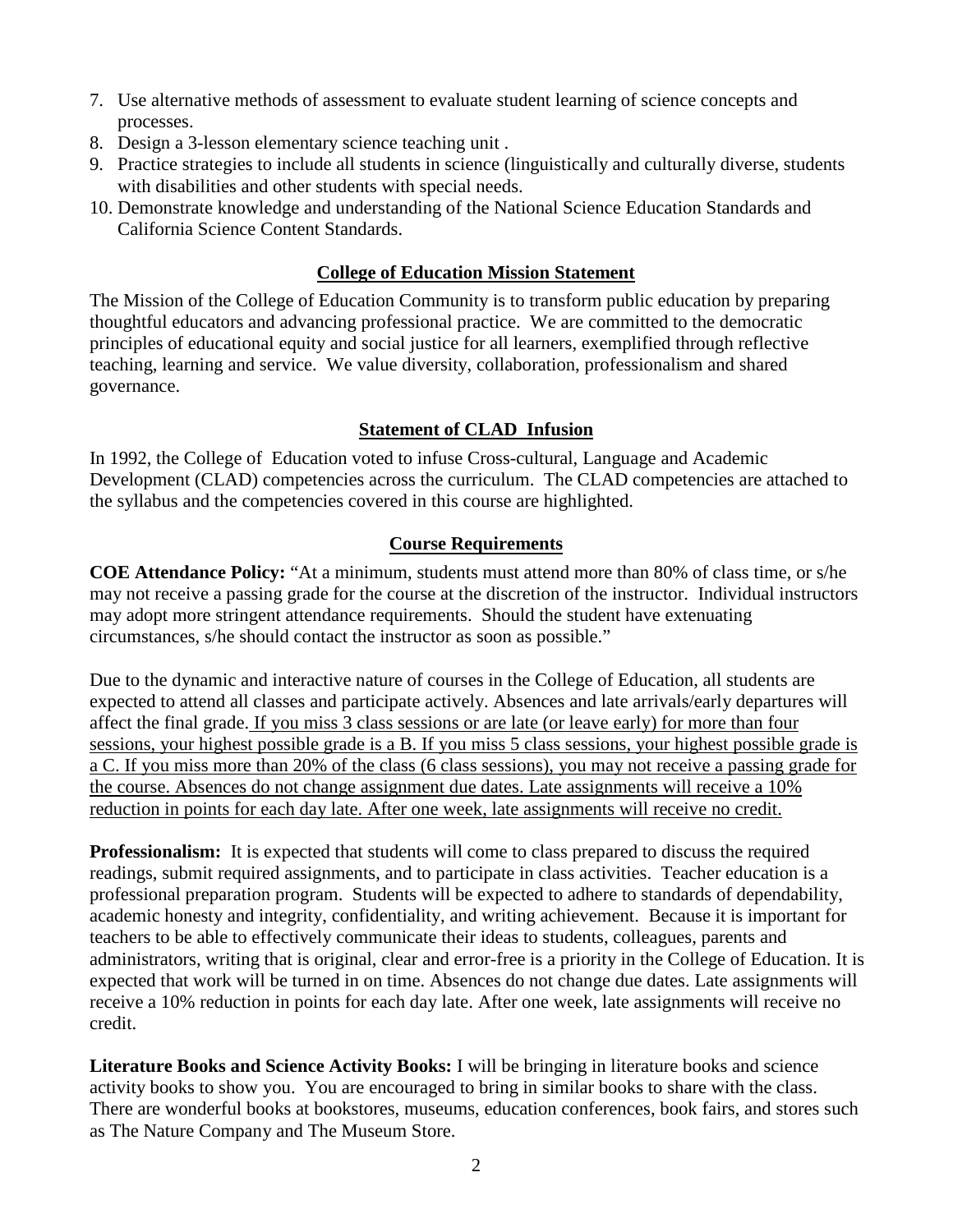**Professional Organizations and Professional Journals:** You should join at least one professional organization and should receive at least one professional journal. There are many organizations in all areas and levels of teaching. Almost all have an educational journal which will provide you with a continuous source of ideas and class activities. Even local organizations, such as the San Diego Science Educators Association, have newsletters. Student memberships are less expensive than regular memberships, so now is the time to join.

#### **Course Outline**

You must go to ACD 202 to activate your CSUSM e-mail account, or provide another email address.

|                       | Class#         | Date    | <b>Topic</b>                                                                                                                                                                                                                                    |          | Reading Due Assignment Due |
|-----------------------|----------------|---------|-------------------------------------------------------------------------------------------------------------------------------------------------------------------------------------------------------------------------------------------------|----------|----------------------------|
| Week 1<br>$\mathbf K$ | $\mathbf{1}$   |         | Aug. 27 Course Overview<br>The Learning Cycle Model of Teaching<br>Teaching Science in Inclusive Classrooms<br><b>Classroom Questionnaire</b>                                                                                                   |          |                            |
| D                     | $\overline{2}$ |         | Aug. 29 Assignment Reviews<br>Review Reading Responses, Elementary School Science Exposition<br>CA Science Standards Assignment, Science Teaching Unit<br>Sign up for Directorships, Groups-Leadership of Science Activities                    | Ch. 1, 2 | <b>Reading Response</b>    |
| <u>Week 2</u>         |                |         |                                                                                                                                                                                                                                                 |          |                            |
|                       |                | Sept. 3 | Labor Day Holiday                                                                                                                                                                                                                               |          |                            |
| D                     | 3              | Sept. 5 | Science News, Science Tips, Teaching Tips<br>Learning Cycle Science Lesson: Characteristics of Matter                                                                                                                                           | Ch.3     | <b>Reading Response</b>    |
| Week 3<br>K           | 4              |         | Sept. 10 Science News, Science Tips, Teaching Tips<br>Turn in Classroom Questionnaire<br>Writing Objectives and Explanations of Science Concepts<br>CA Science Content Standards Grades K-8<br><b>Science Instruction Case Study Assignment</b> |          | Classroom<br>Questionnaire |
| D                     | 5              |         | Sept. 12 Science News, Science Tips, Teaching Tips<br>Learning Cycle Science Lesson: Heat Energy                                                                                                                                                | Ch.4     | <b>Reading Response</b>    |
| <u>Week 4</u>         |                |         |                                                                                                                                                                                                                                                 |          |                            |
| $\mathbf K$           | 6              |         | Sept. 17 Science News, Science Tips, Teaching Tips<br>Beginning to Teach Science/SDAIE Strategies in Science                                                                                                                                    | Ch. 5    | <b>Reading Response</b>    |
| D                     | 7              |         | Sept. 19 Science News, Science Tips, Teaching Tips<br>Learning Cycle Science Lesson: Electricity                                                                                                                                                | Ch. 7    | <b>Reading Response</b>    |
| Week 5<br>K           | 8              |         | Sept. 24 Science News, Science Tips, Teaching Tips<br><b>Infusing Writing Activities in Science Lessons</b>                                                                                                                                     |          |                            |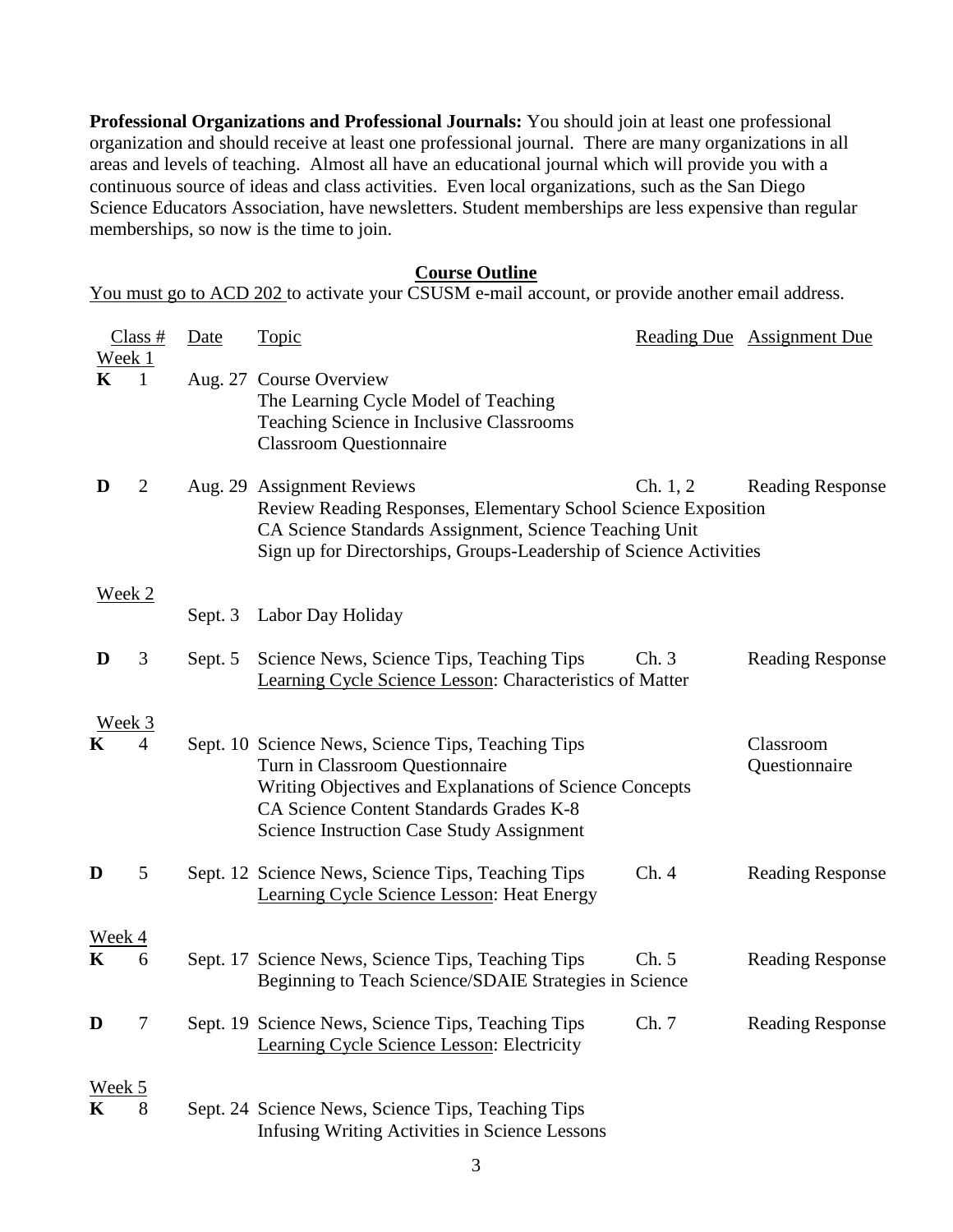| D                   | 9  |          | Sept.26 Science News, Science Tips, Teaching Tips<br>Learning Cycle Science Lesson: Group 1-Magnetism            | Ch.6   | <b>Reading Response</b>                        |
|---------------------|----|----------|------------------------------------------------------------------------------------------------------------------|--------|------------------------------------------------|
| Week 6<br>D         | 10 | Oct. 1   | Meet in Computer Lab SCI 207 Science Teaching Websites                                                           |        | Web Sites/Lessons                              |
| D                   | 11 | Oct. 3   | Science News, Science Tips, Teaching Tips<br>Learning Cycle Science Lesson: Group 2-Sound                        | Ch. 8  | <b>Reading Response</b>                        |
| <u>Week 7</u>       | 12 | Oct. 8   | Science News, Science Tips, Teaching Tips<br><b>Science Themes</b>                                               |        | CA Science<br><b>Standards</b><br>Assignment   |
| D                   | 13 |          | Oct. 10 Science News, Science Tips, Teaching Tips<br>Learning Cycle Science Lesson: Group 3-Light, Color, Lenses | Ch.9   | <b>Reading Response</b>                        |
| Week 8<br>D         | 14 | Oct. 15  | Science News, Science Tips, Teaching Tips<br>Science Curriculum Kits and State Approved Texts                    |        |                                                |
| D                   | 15 | Oct. 17  | Science News, Science Tips, Teaching Tips<br>Learning Cycle Science Lesson: Group 4-Air and Air Pressure         | Ch. 10 | <b>Reading Response</b>                        |
| Week 9<br>K         | 16 | Oct. 22  | Science News, Science Tips, Teaching Tips<br>Science Process Skills and Scientific Attitudes                     |        |                                                |
| D                   | 17 | Oct. 24  | Science News, Science Tips, Teaching Tips<br>Learning Cycle Science Lesson: Group 5-Weather/Climate              | Ch. 11 | <b>Reading Response</b>                        |
| Week 10<br>D        | 18 | Oct. 29  | Science News, Science Tips, Teaching Tips<br>John Glenn Commission Report on Science and Math Teaching           | Ch. 12 | <b>Reading Response</b>                        |
| D                   | 19 | Oct. 31  | Science News, Science Tips, Teaching Tips<br>Bring Science Activity and Poster for Science Exposition            | Ch. 13 | <b>Reading Response</b><br>Exposition activity |
| <u>Week 11</u><br>K | 20 | Nov. $5$ | 8:45 a.m.-12:00 noon Discovery Elementary School Science Exposition<br>No class at 1 p.m.                        |        |                                                |
| D                   | 21 | Nov. 7   | Group work in Library<br>Each group can make their own arrangements on when and where to meet                    |        |                                                |
| <u>Week 12</u><br>K | 22 |          | Nov. 12 Science News, Science Tips, Teaching Tips<br>Authentic Assessments in Science                            |        |                                                |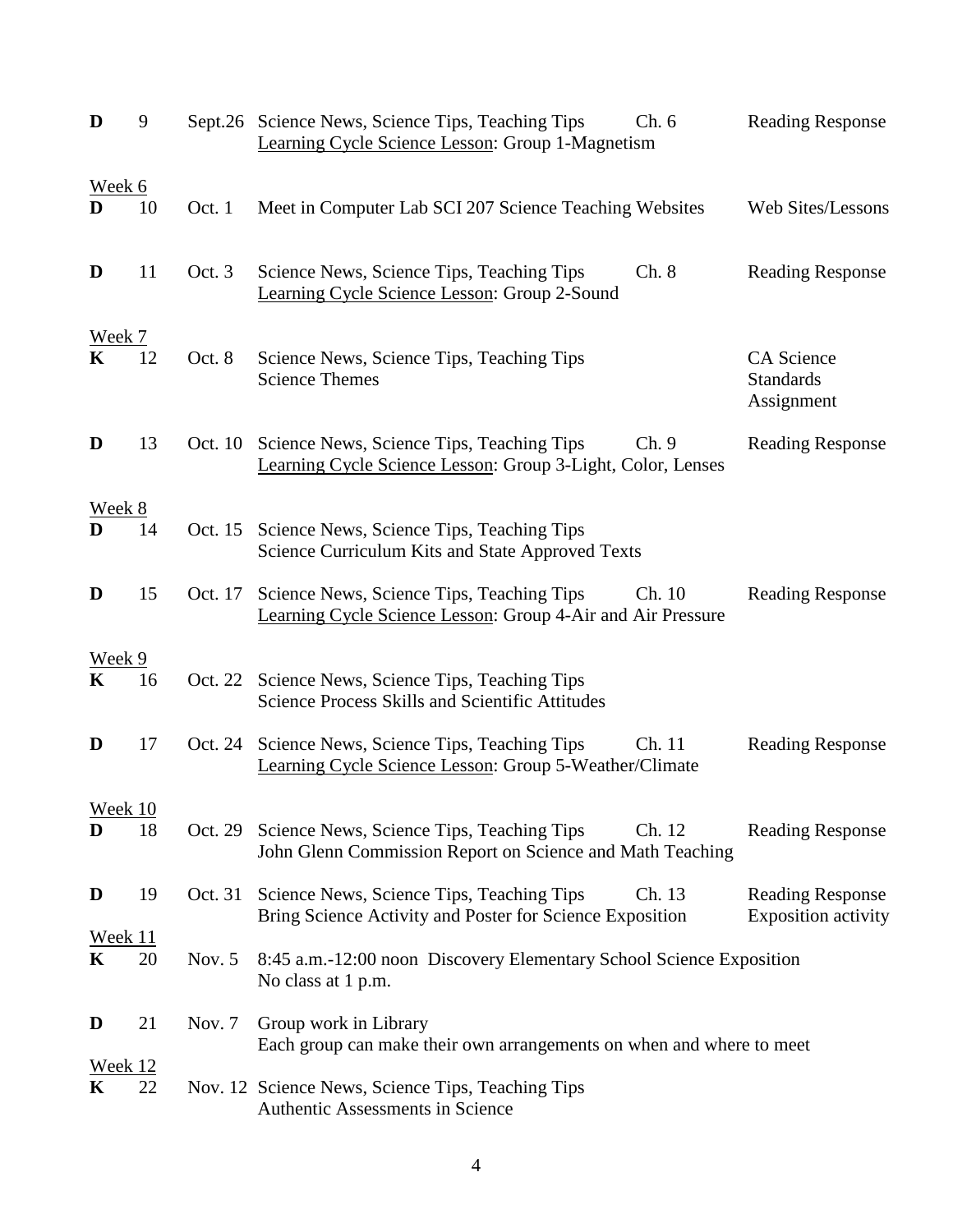| D                    | 23 |          | Nov. 14 Science News, Science Tips, Teaching Tips<br>Learning Cycle Science Lesson: Group 1-Space Science/Sun, Moon, Stars      | Ch. 14     | <b>Reading Response</b>                               |
|----------------------|----|----------|---------------------------------------------------------------------------------------------------------------------------------|------------|-------------------------------------------------------|
| Week 13<br>K         | 24 |          | Nov. 19 Science News, Science Tips, Teaching Tips<br>Science Projects, Student Research, Science Fairs<br>and Science Safety    |            | Case Study                                            |
| D                    | 25 | Nov.21   | Science News, Science Tips, Teaching Tips<br>Learning Cycle Science Lesson: Group 2-Geology                                     | Ch. 15     | <b>Reading Response</b>                               |
| Week 14<br>D         | 26 | Nov.26   | Science News, Science Tips, Teaching Tips<br>Learning Cycle Science Lesson: Group 3-Oceans                                      | Ch. 16     | <b>Reading Response</b>                               |
| D                    | 27 | Nov.28   | Science News, Science Tips, Teaching Tips<br>Learning Cycle Science Lesson: Group 4-Plants/Animals                              | Ch. 17, 18 | <b>Reading Response</b>                               |
| Week 15<br>K         | 28 | Dec. $3$ | Science News, Science Tips, Teaching Tips<br><b>Biological Descriptions of Disabilities</b><br><b>Technological Adaptations</b> | Ch. 19     | <b>Reading Response</b><br>Classroom<br>Questionnaire |
| D                    | 29 | Dec. $5$ | Science News, Science Tips, Teaching Tips<br>Learning Cycle Science Lesson: Group 5-Nutrition/Fitness                           | Ch. 20     | <b>Reading Response</b>                               |
| Week 16<br>$K, D$ 30 |    |          | Dec. 10 Unit Presentations                                                                                                      |            | Unit                                                  |
| <b>K, D</b> 31       |    |          | Dec. 12 Unit Presentations                                                                                                      |            |                                                       |

# **Criteria for Grading Assignments**

| $\mathbf{A}$  | Outstanding work on assignment, excellent syntheses of information and           | 90-100%     |
|---------------|----------------------------------------------------------------------------------|-------------|
|               | experiences, great insight and application, and excellent writing.               |             |
| B             | Completion of assignment in good form with good syntheses and                    | 80-89%      |
|               | application of information and experiences; writing is good.                     |             |
| $\mathcal{C}$ | Completion of assignment, adequate effort, adequate synthesis of                 | 70-79%      |
|               | information and application of information and experiences, writing is adequate. |             |
| D             | Incomplete assignment, inadequate effort and synthesis of information,           | $60 - 69\%$ |
|               | writing is less than adequate.                                                   |             |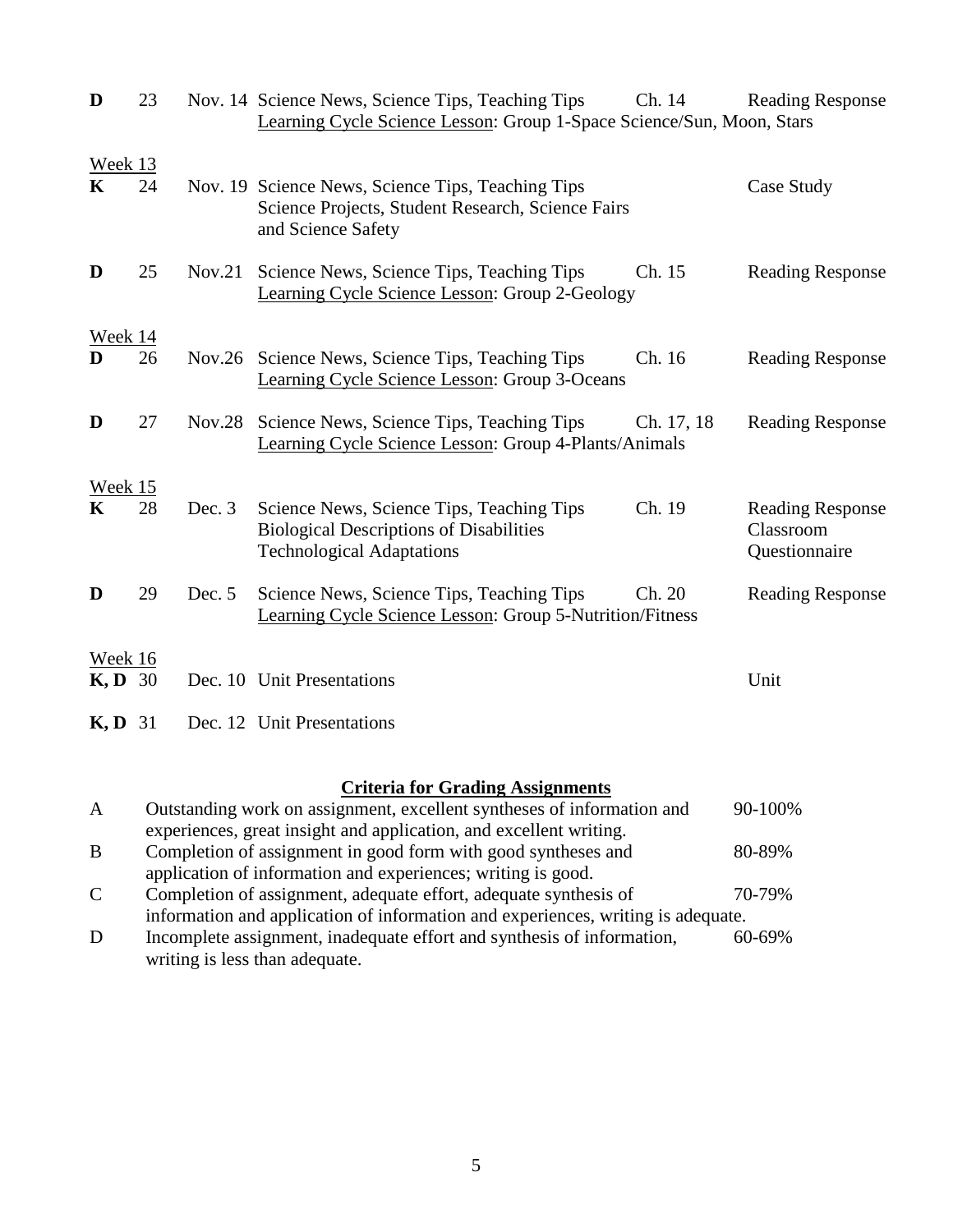## **COURSE ASSIGNMENTS**

| 1. Reading Responses (due for each chapter)                                        | 10% |
|------------------------------------------------------------------------------------|-----|
| 2. Science Classroom Questionnaires-beginning and end of class                     | 10% |
| 3. Class Project Directorship                                                      | 5%  |
| 4. Science Instruction Case Study                                                  | 20% |
| 5. Web Sites and Lessons                                                           | 5%  |
| 6. CA Science Content Standards Activity                                           | 5%  |
| 7. Leadership of Hands-on Science Lessons (two group lessons)                      | 15% |
| 8. Science Activity and Poster for Elementary School Science Exposition            | 10% |
| 9. Science Teaching Unit                                                           | 20% |
| Late assignments will be penalized by a 10-point reduction each day they are late. |     |

## **ASSIGNMENT DESCRIPTIONS**

## **1. READING RESPONSES (ONE PER CHAPTER)**

Students will be assigned readings and should present their responses to each chapter in one of the following forms:

- a. a Big Ideas paper explaining the key science concepts and example activities
- b. a visual or symbolic representation of the key science concepts
- c. a graphic organizer that demonstrates the key science concepts and their relationships to one another (samples will be provided in class)

The responses should be 1-2 pages. They may be typed or handwritten, but must be legible. They will be checked off for completion each due date, noted in the course outline. Representative samples will be examined for closer reading.

## **Key skills/knowledge:**

For Ch. 1-2, summarize the information.

Beginning with Ch. 3 write about the science content, not the activities.

At what level have you comprehended the science content?

Is your work a summary of the science content presented?

## **2. SCIENCE CLASSROOM QUESTIONNAIRE**

You will complete a science classroom questionnaire at the beginning of class, based on your current ideas. Then you will complete one again at the end of the class to demonstrate how your thinking has changed.

\_\_\_\_\_\_\_\_\_\_\_\_\_\_\_\_\_\_\_\_\_\_\_\_\_\_\_\_\_\_\_\_\_\_\_\_\_\_\_\_\_\_\_\_\_\_\_\_\_\_\_\_\_\_\_\_\_\_\_\_\_\_\_\_\_\_\_\_\_\_\_\_\_\_\_\_\_\_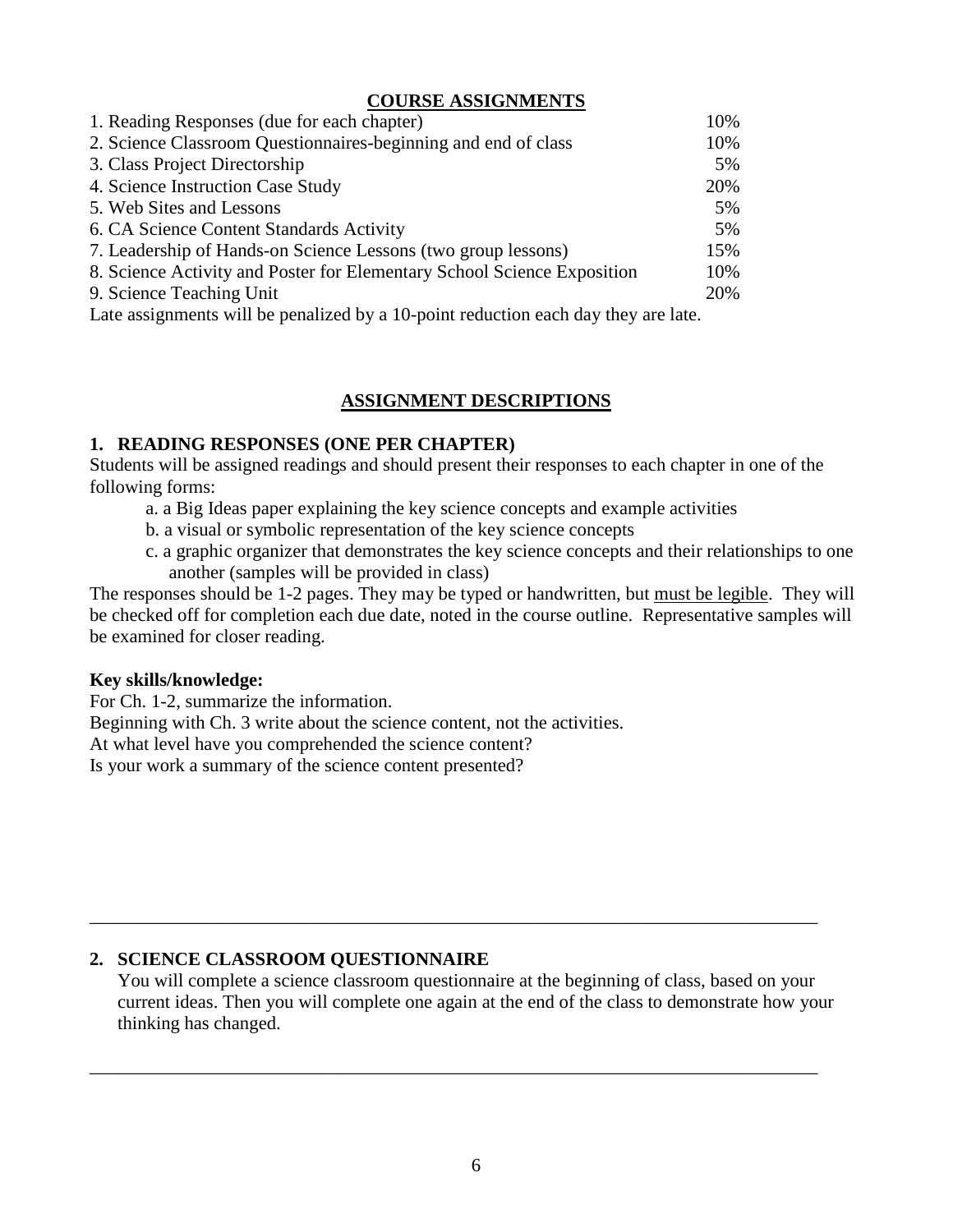## **3. CLASS PROJECT DIRECTORSHIP**

We operate under the philosophy that classes should be driven by "real work" in the "real world" rather than just assignments. The following represent a sample of job descriptions used and will focus on one class project task undertaken for class project directorships.

- 1 Group Coordinator of Science Lessons This person will serve as coordinator of the "Hands-On Science Lessons" that will be led in class by groups of students. Each group 4-5 students will lead 2 Lessons. The coordinator will keep a list of the topics and titles of the Lessons and the days each group is presenting.
- 2 Celebration Coordinator This person will keep track of dates and events (including birthdays) that are important for the members of the class, their families and careers. During our class, the Celebration Coordinator will announce dates and events, and ensure that we honor them in appropriate fashion.
- 3 Course Assignment Reporter This person will remind classmates of assignment details and due dates.
- 4 Class Photographer/.Liaison with the Professor This person will take a picture of each student in the class.

Students may want an instructor to know something, but may not want to say it. The class liaison will bring important information to the attention of the instructor, and will also take information back to students. The decision as to whether or not to take particular information to the professor will be made by the liaison, at his or her own discretion.

5 Room Coordinator

This person will erase boards and place furniture in preferred room arrangement at the beginning and end of each class, and will perform tasks to make the learning environment more comfortable.

6 Public Relations Officer

This person will create at least one news release (related to class activities) and picture for publication and take it to the COE Field Experience Office and the campus newspaper office.

- 7 Newspaper Science Researcher 1 At the beginning of every other class, this person will share a news article pertaining to science.
- 8 Newspaper Science Researcher 2 At the beginning of every other class, this person will share a news article pertaining to science.
- 9 Science-of-the-Day tip 1 At the beginning of every other class, this person will share a "science of the day" tip.
- 10 Science-of-the-Day tip 2 At the beginning of every other class, this person will share a "science of the day" tip.
- 11 Teaching Tip 1 At the beginning of every other class, this person will share a tip on science teaching strategies.
- 12 Teaching Tip 2 At the beginning of every other class, this person will share a tip on science teaching strategies.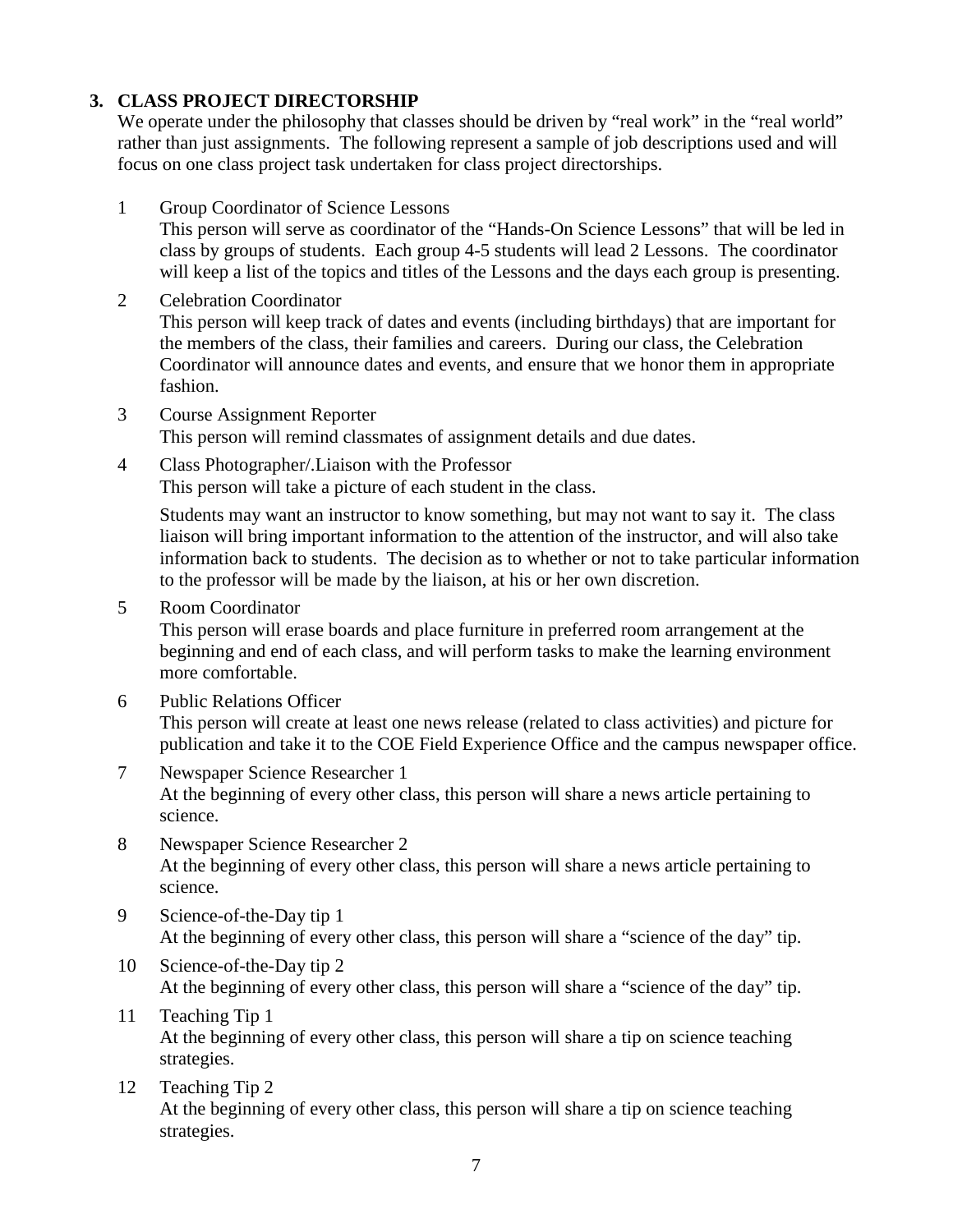13 School Science Exposition Coordinator

This person will coordinate activities, and keep track of who-is-doing-what for the Elementary School Science Exposition. This person will also visit the school prior to theExposition and provide written directions.

- 14 Student Folder Coordinator 1 This person will set out student folders prior to class, and collect them 5 minutes after class begins.
- 15 Student Folder Coordinator 2 This person will collect them 5 minutes after class begins.

# **4. SCIENCE INSTRUCTION CASE STUDY**

In this assignment you will develop a case study of science instruction. It consists of four parts:

1. Ask an elementary teacher if you can observe 2-3 science lessons in his or her class. Then answer the following:

\_\_\_\_\_\_\_\_\_\_\_\_\_\_\_\_\_\_\_\_\_\_\_\_\_\_\_\_\_\_\_\_\_\_\_\_\_\_\_\_\_\_\_\_\_\_\_\_\_\_\_\_\_\_\_\_\_\_\_\_\_\_\_\_\_\_\_\_\_\_\_\_\_\_\_\_\_\_

a. How would you define science instruction in this classroom? What are the characteristics of science instruction? What does the teacher do during science instruction? What do the students do during science instruction? What materials are used?

b. How often do the students engage in hands-on activities? Do they each participate and have a role?

c. How is the classroom organized for science instruction? What science materials are in the classroom? What evidence is there of science?

d. Do you see writing infused within the science lessons? If so, what are some examples? e. Are their children in the class who are learning English? What differences and similarities exist for children who are learning English?

Feel free to add more descriptive information that you find out about your classroom in regard to literacy instruction.

2. After you have answered the above questions find time to interview the teacher, using the following questions.

a. How do children learn science? How do you organize instruction so that children learn concepts related to the California science standards? What are the different activities that you do during science instruction? How do you group the students during science activities? b. How often do you teach science? How often do the children participate in hands-on science activities?

c. Do you integrate writing activities into science lessons? What are some examples/

d. What is the easiest thing about teaching science? What is the most difficult thing about teaching science? If you could design the ideal science program, what would be the characteristics of the program?

e. How do you organize instruction for science in two languages or in a language other than English? What challenges does this present for you?

f. How do you adapt instruction for students with special needs? Are their particular techniques or issues related to science teaching and students with special needs?

Feel free to include other questions during the interview. If possible, take a portable tape recorder to record the responses for later transcription as it is easy to miss some things when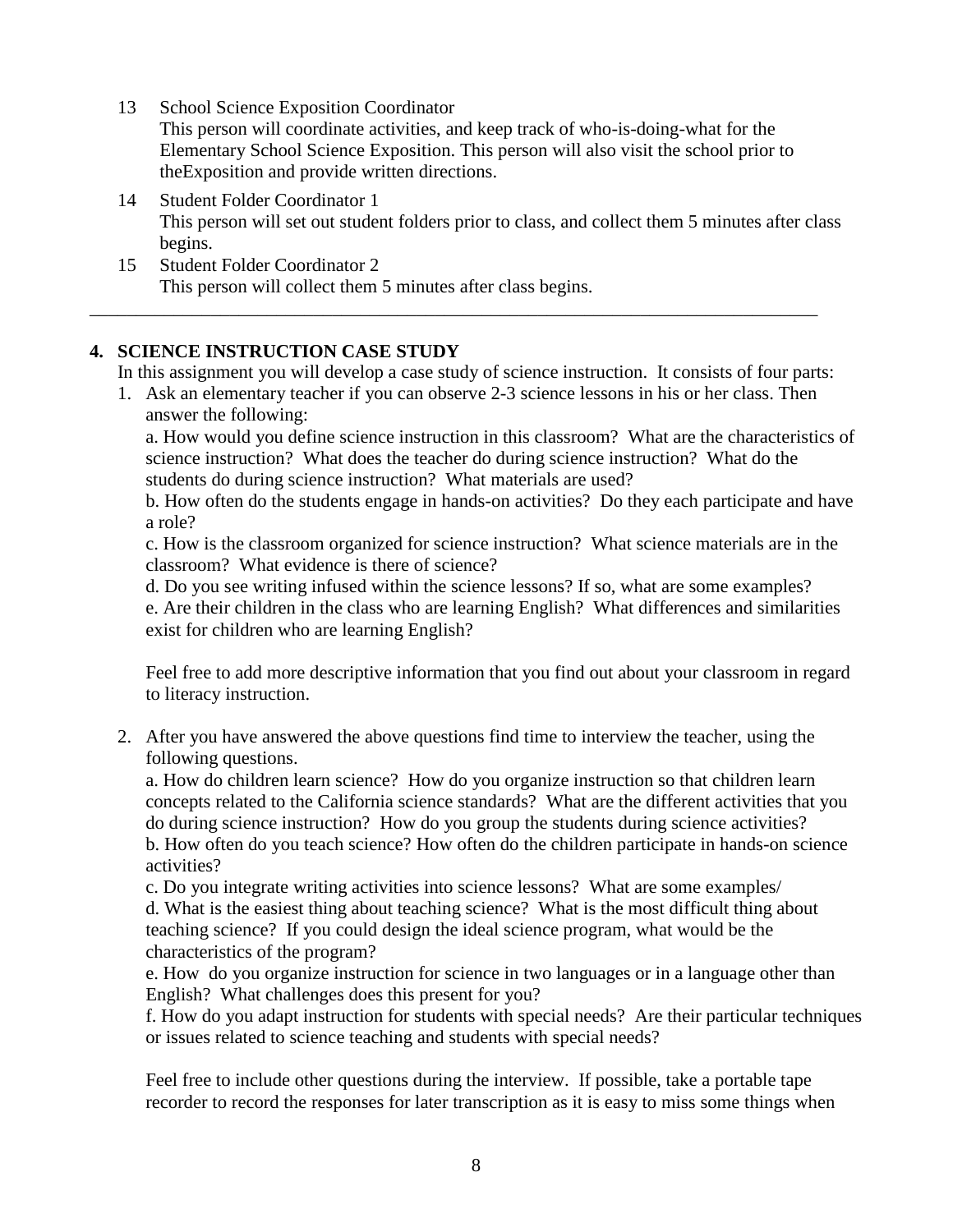you are taking notes. Be sure to ask the teacher if she or he minds if you use the tape recorder, and do not use it if the teacher is hesitant.

- 3. Ask the teacher if you can hand out the Science Survey to the students in the class. Do **not** have the students put their names on the surveys. Feel free to include other questions on the survey, but do not make it too long for the student to answer. This survey will work with third graders and up; you can try it with second graders but I would suggest reading the questions aloud one at a time for them. If you are working with K, 1 or 2 use the following alternative strategy: Choose approximately 6 students (if you are in a bilingual class choose 3 who have English as their native language and 3 with Spanish or whatever other language is spoken in the class). Interview each student using the survey questions. Record the answers, if possible, and transcribe the taped interviews.
- 4. Examine the three sets of data (your responses, those of the teacher and students) for matches and mismatches. You might want to make a grid to organize the data:

|                                                                    | Me | <b>Teacher</b> | <b>Students</b> |
|--------------------------------------------------------------------|----|----------------|-----------------|
| How is science<br>taught?                                          |    |                |                 |
| How does the teacher<br>teach science?                             |    |                |                 |
| Do the students<br>participate in hands-<br>on science activities? |    |                |                 |
| <b>Adaptations and</b><br><b>Accommodations</b>                    |    |                |                 |

Use whatever categories or questions that seem relevant in the left hand column in order that you may compare and contrast the three points of view regarding literacy instruction.

Using the data you have collected and the match/mismatch chart, type a 2-3 page case study of the science instruction. Turn in your case study along with all surveys, interviews and your own answers to questions.Please turn in two copies of anything you wish returned to you as I will keep all the collected data as well as one copy of your case study.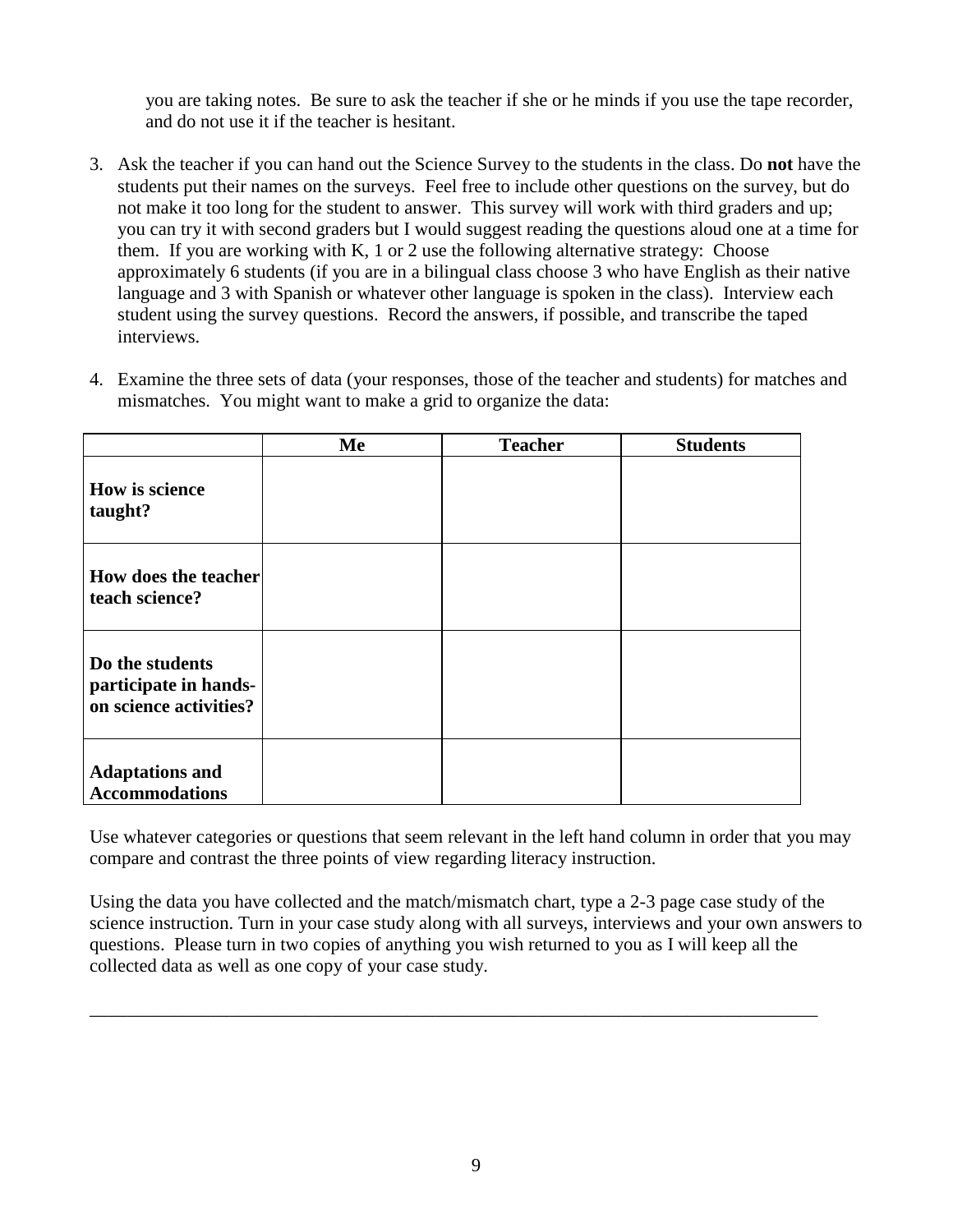# **5. WEB SITES AND ASSIGNMENT**

For this assignment, we will visit the World Wide Web using Netscape. Each student find 5 web sites of science activities and type short summaries of what the web sites offer. Additionally, each student will print 5 science lessons from the Web. You may work in groups, but each student must turn in different science lessons and summaries of different web sites.

## **Rubric for Web Sites**

#### **Topic (something you'd like to teach) that your web sites/lessons focus on**  Include a copy of Web site descriptions, Web site Lessons

| ocore Criteria                        | YUULLU YI YY VLIX                                                                                                                       |                                                                                                                                                                        |                                                                                                                                    |
|---------------------------------------|-----------------------------------------------------------------------------------------------------------------------------------------|------------------------------------------------------------------------------------------------------------------------------------------------------------------------|------------------------------------------------------------------------------------------------------------------------------------|
| <b>Web Sites</b>                      | Included Web<br>address, title and<br>summaries<br>describing 5 web<br>sites for teaching a<br>unit focusing on one<br>topic<br>50 pts. | Included Web<br>address, title and<br>summaries<br>describing 3 web<br>sites for teaching a<br>unit focusing on one<br>topic<br>$25$ pts.                              | Included Web<br>address, title and<br>summaries<br>describing 1 web site<br>for teaching a unit<br>focusing on one topic<br>5 pts. |
| <b>Printouts of</b><br><u>Lessons</u> | 5 lessons appropriate<br>for elementary<br>teaching of a unit.<br>50 pts.                                                               | Included printouts of Included printouts of Included printouts of<br>3 lessons appropriate 1 lessons appropriate<br>for elementary<br>teaching of a unit.<br>$25$ pts. | for elementary<br>teaching of a unit.<br>5 pts.                                                                                    |

**Score Criteria Quality of Work**

# **6. CA SCIENCE CONTENT STANDARDS ACTIVITY**

Using the CA Science Content Standards for the grade level in which you will be doing your advanced student teaching, each student will prepare a unit outline for that grade level. The outlines will include

- 1. Complete science content standards addressed in the unit.
- 2. List and definitions of key science concepts in the unit.
- 3. Brief Descriptions of 3 lessons.
- 4. Each lesson description should the following:
	- a. Science content background for the lesson
	- b. Learning objectives
	- c. Brief description of hands-on science activities to teach the objects
	- d. Assessments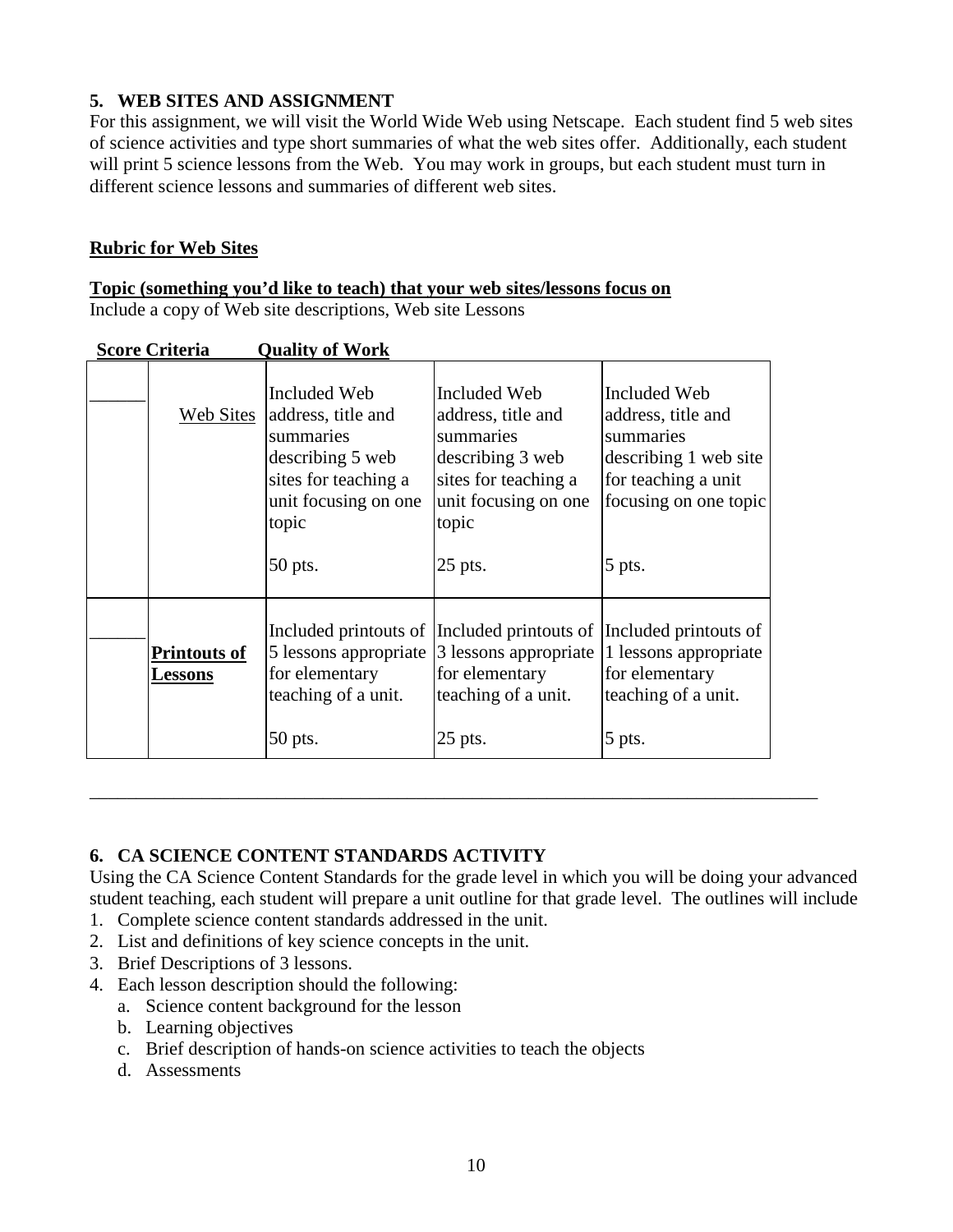# **Content Standards Assignment Rubric**

| <b>Quality of Work</b><br>Score Criteria |                                               |                           |                                  |  |  |
|------------------------------------------|-----------------------------------------------|---------------------------|----------------------------------|--|--|
|                                          | Complete science                              | Standards are incomplete. | Standards are not                |  |  |
| <b>Content</b>                           | standard(s) are listed.                       |                           | addressed.                       |  |  |
| <b>Standard</b>                          | 20 pts.                                       | 5 pts.                    |                                  |  |  |
|                                          |                                               |                           | 1pt.                             |  |  |
|                                          | New Science Concepts are                      | New science concepts are  | Science concepts are             |  |  |
| <b>Science</b>                           | listed and defined.                           | poorly defined.           | incomplete or incorrectly        |  |  |
| <b>Concepts</b>                          |                                               |                           | defined.                         |  |  |
|                                          | $20$ pts.                                     | $5$ pts.                  | 1 pt.                            |  |  |
|                                          | Science Background –5pts. Some components are |                           | Components are not               |  |  |
|                                          |                                               | addressed.                | addressed.                       |  |  |
| <b>Lesson 1</b>                          | Complete behavioral                           |                           |                                  |  |  |
|                                          | objectives-5 pts.                             |                           |                                  |  |  |
|                                          |                                               |                           |                                  |  |  |
|                                          | Science Activity –5pts.                       |                           |                                  |  |  |
|                                          |                                               |                           |                                  |  |  |
|                                          | <b>Assessment measures-</b>                   |                           |                                  |  |  |
|                                          | objective/authentic-5 pts.                    | Total 10 pts.             | Total 1 pt.                      |  |  |
|                                          |                                               |                           |                                  |  |  |
|                                          | Total 20 pts.                                 |                           |                                  |  |  |
|                                          | Science Background –5pts. Some components are |                           | Components are not               |  |  |
|                                          |                                               | addressed.                | addressed.                       |  |  |
| <u>Lesson 2</u>                          | Complete behavioral                           |                           |                                  |  |  |
|                                          | objectives-5 pts.                             |                           |                                  |  |  |
|                                          |                                               |                           |                                  |  |  |
|                                          | Science Activity –5pts.                       |                           |                                  |  |  |
|                                          |                                               |                           |                                  |  |  |
|                                          | <b>Assessment measures-</b>                   |                           |                                  |  |  |
|                                          | objective/authentic-5 pts.                    | Total 10 pts.             | Total 1 pt.                      |  |  |
|                                          |                                               |                           |                                  |  |  |
|                                          | Total 20 pts.                                 |                           |                                  |  |  |
|                                          |                                               |                           |                                  |  |  |
| <b>Lesson 3</b>                          | Science Background –5pts. Some components are | addressed.                | Components are not<br>addressed. |  |  |
|                                          | Complete behavioral                           |                           |                                  |  |  |
|                                          |                                               |                           |                                  |  |  |
|                                          | objectives-5 pts.                             |                           |                                  |  |  |
|                                          | Science Activity -5pts.                       |                           |                                  |  |  |
|                                          |                                               |                           |                                  |  |  |
|                                          | <b>Assessment measures-</b>                   |                           |                                  |  |  |
|                                          | objective/authentic-5 pts.                    | Total 10 pts.             | Total 1 pt.                      |  |  |
|                                          |                                               |                           |                                  |  |  |
|                                          |                                               |                           |                                  |  |  |
|                                          |                                               |                           |                                  |  |  |
|                                          | Total 20 pts.                                 |                           |                                  |  |  |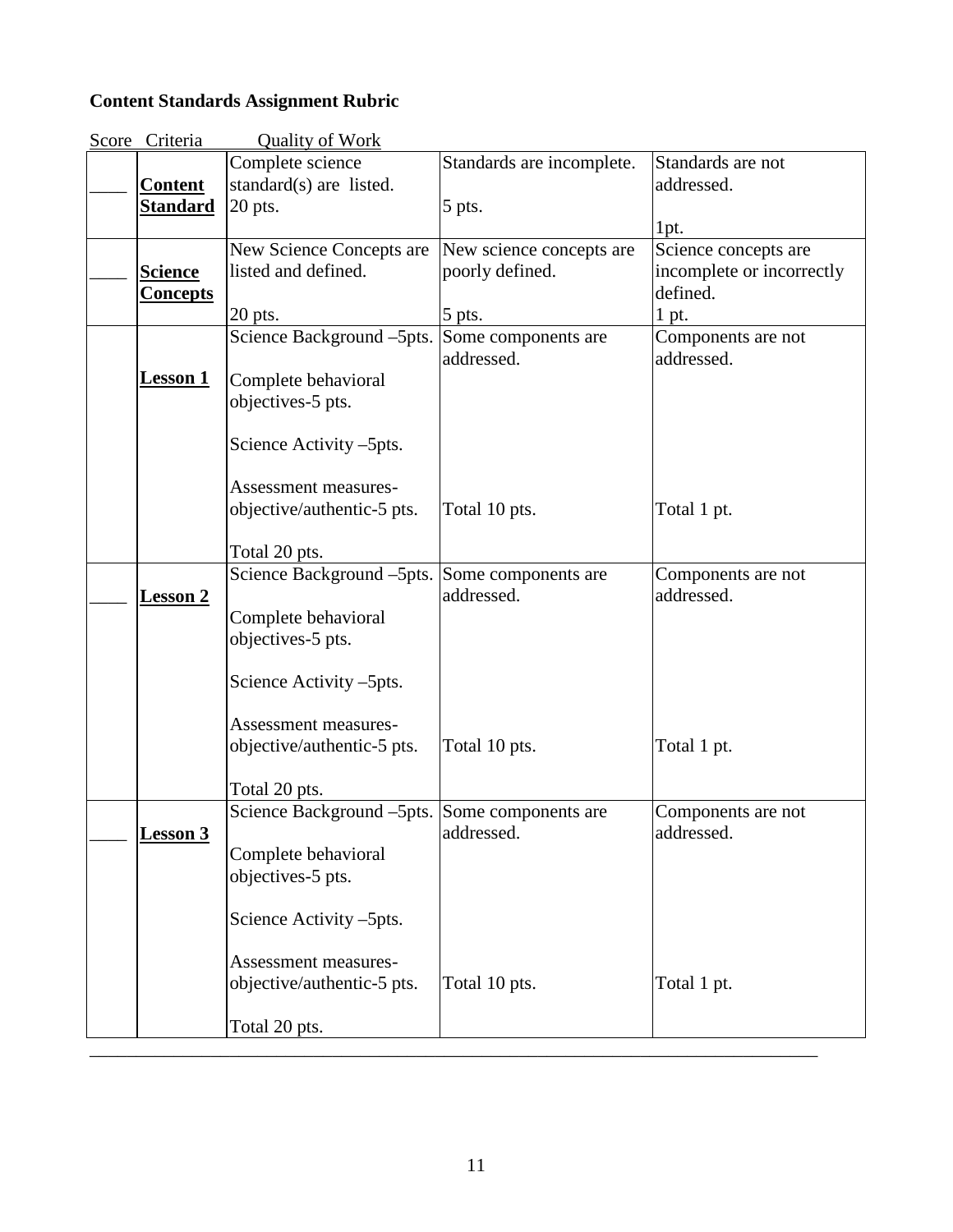# **7. LEADERSHIP OF HANDS-ON SCIENCE LESSONS (TWO GROUP LESSONS)**

You will work in groups of 3 people to lead science lessons based on the Learning Cycle Model of Instruction. You will teach these to your classmates. Each lesson will be allocated a maximum of 30 minutes of class time to teach. The class will not role-play elementary students, but will learn the science content and how to teach it. Treat your classmates as teachers, not elementary students.

The lessons should include hands-on lessons, and should emphasize particular science concepts. The Exploration and Application phases of the Learning Cycle must require different hands-on science activities using manipulatives. Hands-on activities are NOT reading or completing worksheets (though they may require students to read something or complete lab observation sheets). You should take the activities "off of paper" and require students to use the science process skills with science manipulatives.

Be sure you understand the concepts you are emphasizing, and that you can explain them. The lessons should be developmentally appropriate for K-6, and should follow the NSTA Safety Guidelines. Make sure that you include the 3 stages of the Learning Cycle.

Make sure that science content background is addressed.

You need to explain SDAIE strategies to highlight with this lesson to meet the learning needs of children whose first language is not English.

End the lesson with a discussion about applications of this science content in everyday life. Each group will prepare a handout which includes the 3 stages of the learning cycle, a summary of the science content background, SDAIE strategies, and applications to everyday life. Bring copies of the activity (for everyone) with (a) group members' names at the top and (b) reference at the bottom.. \*On the first line, write out the science concept(s) you are teaching in a complete sentence. Do not say "The students will  $\therefore$  " (That is an objective, not a science concept.)\*

Each group will prepare an evaluation instrument to be used by (a) the instructor, (b) 5 class members not in the group, (c) group members (each will complete one copy). The evaluation instruments should have the group members names, title and science topic at the top. The instructor's copy should include a description of each person's role in researching and presenting.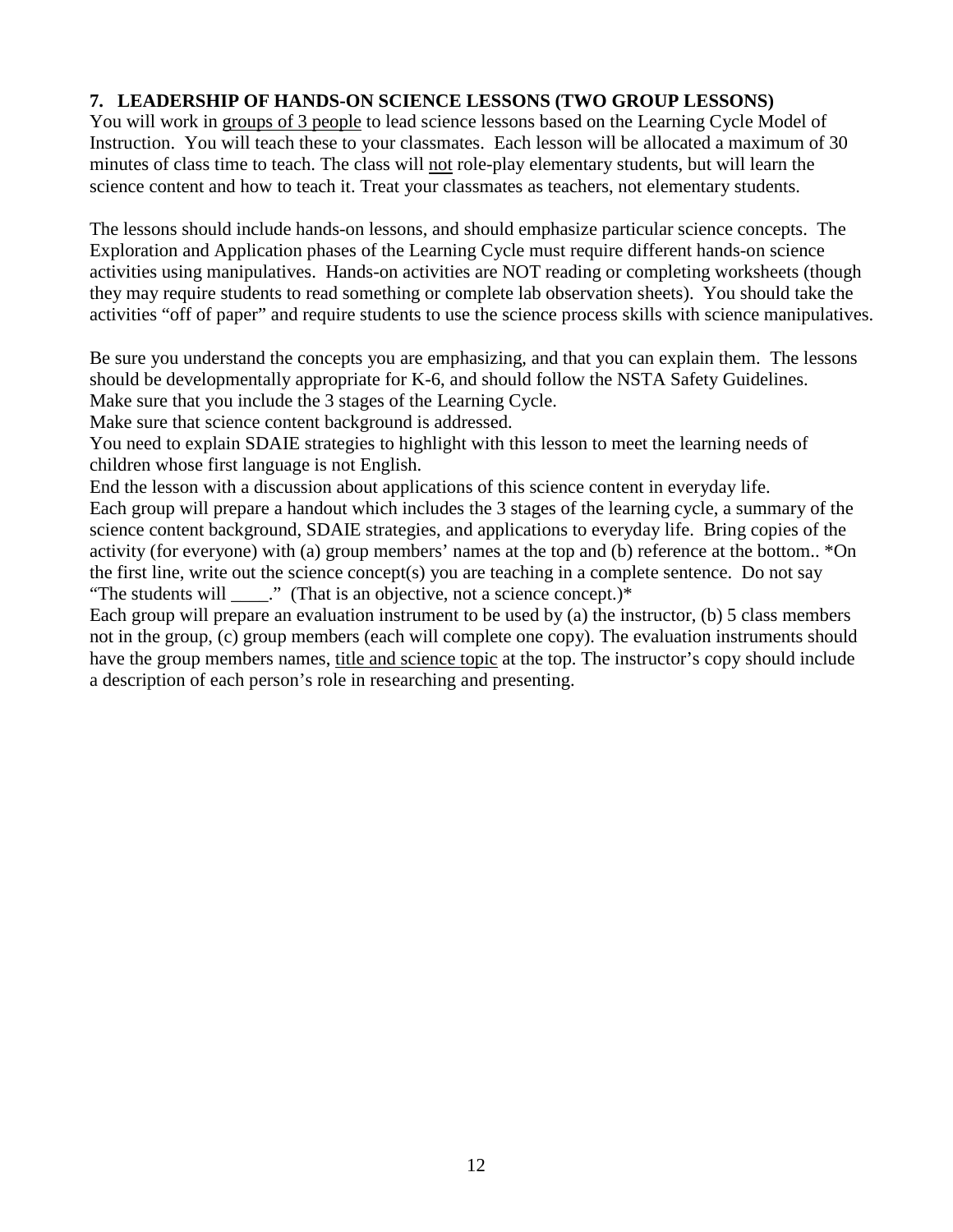# **Rubric for Leadership of Hands-On Science Lessons**

| <b>Score Criteria</b> | <b>Quality of Work</b> |                   |                                     |                     |
|-----------------------|------------------------|-------------------|-------------------------------------|---------------------|
|                       | Completed all 3        | Completed 2       | Completed 1                         | Completed 0         |
|                       | stages of the          | stages of the     | stage of the                        | stages of the       |
| <u>Timeline</u>       | Learning Cycle.        | Learning Cycle.   | Learning Cycle.                     | Learning Cycle.     |
|                       |                        |                   |                                     |                     |
|                       | $10$ pts.              | 7 pts.            | 4 pts.                              | 1 pt.               |
|                       | All students           | Some students     | $A$ minimal                         | None of the         |
|                       | participated in a      | participated in a | number of                           | students            |
| <b>Exploration</b>    | developmentally        | developmentally   | students                            | participated in a   |
|                       | appropriate            | appropriate       | participated in a                   | hands-on science    |
|                       | hands-on science       | hands-on science  | hands-on science                    | activity, made      |
|                       | activity, made         | activity, made    | activity, made                      | observations, and   |
|                       | observations, and      | observations, and | observations, and                   | collected data.     |
|                       | collected data.        | collected data.   | collected data.                     |                     |
|                       | 10 pts.                | 7 pts.            | 4 pts.                              | 1 pt.               |
|                       | Materials were         | Materials were    | Materials were                      | Materials were      |
|                       | provided so that       | provided so that  | provided so that a provided so that |                     |
|                       | all students could     | some students     | few students                        | one student could   |
| <b>Materials</b>      | easily participate.    | could easily      | could easily                        | easily participate. |
|                       |                        | participate.      | participate.                        |                     |
|                       | $10$ pts.              | 7 pts.            | 4 pts.                              | $1$ pt.             |
|                       | Students shared        | A minimum of      | No student                          | No student          |
|                       | their                  | student sharing   | sharing occurred.                   | sharing occurred.   |
| <u>Concept</u>        | observations,          | and explaining    | Teacher provided                    | Little teacher      |
| <u>invention</u>      | data and               | occurred.         | all explanations.                   | sharing occurred.   |
|                       | explanations.          | Teacher provided  |                                     |                     |
|                       | Teacher                | some              |                                     |                     |
|                       | provided further       | explanation.      |                                     |                     |
|                       | explanations and       |                   |                                     |                     |
|                       | terminology, and       |                   |                                     |                     |
|                       | tied it all            |                   | 4 pts.                              | 1 pt.               |
|                       | together.              | 7 pts.            |                                     |                     |
|                       | 10 pts.                |                   |                                     |                     |
| <u>Concept</u>        | All students           | Some students     | A minimal                           | None of the         |
| <b>Application</b>    | participated in a      | participated in a | number of                           | students            |
|                       | developmentally        | developmentally   | students                            | participated in a   |
|                       | appropriate            | appropriate       | participated in a                   | hands-on science    |
|                       | hands-on science       | hands-on science  | hands-on science                    | activity, made      |
|                       | activity, made         | activity, made    | activity, made                      | observations, and   |
|                       | observations, and      | observations, and | observations, and                   | collected data.     |
|                       | collected data.        | collected data.   | collected data.                     |                     |
|                       | $10$ pts.              | 7 pts.            | 4 pts.                              | 1 pt.               |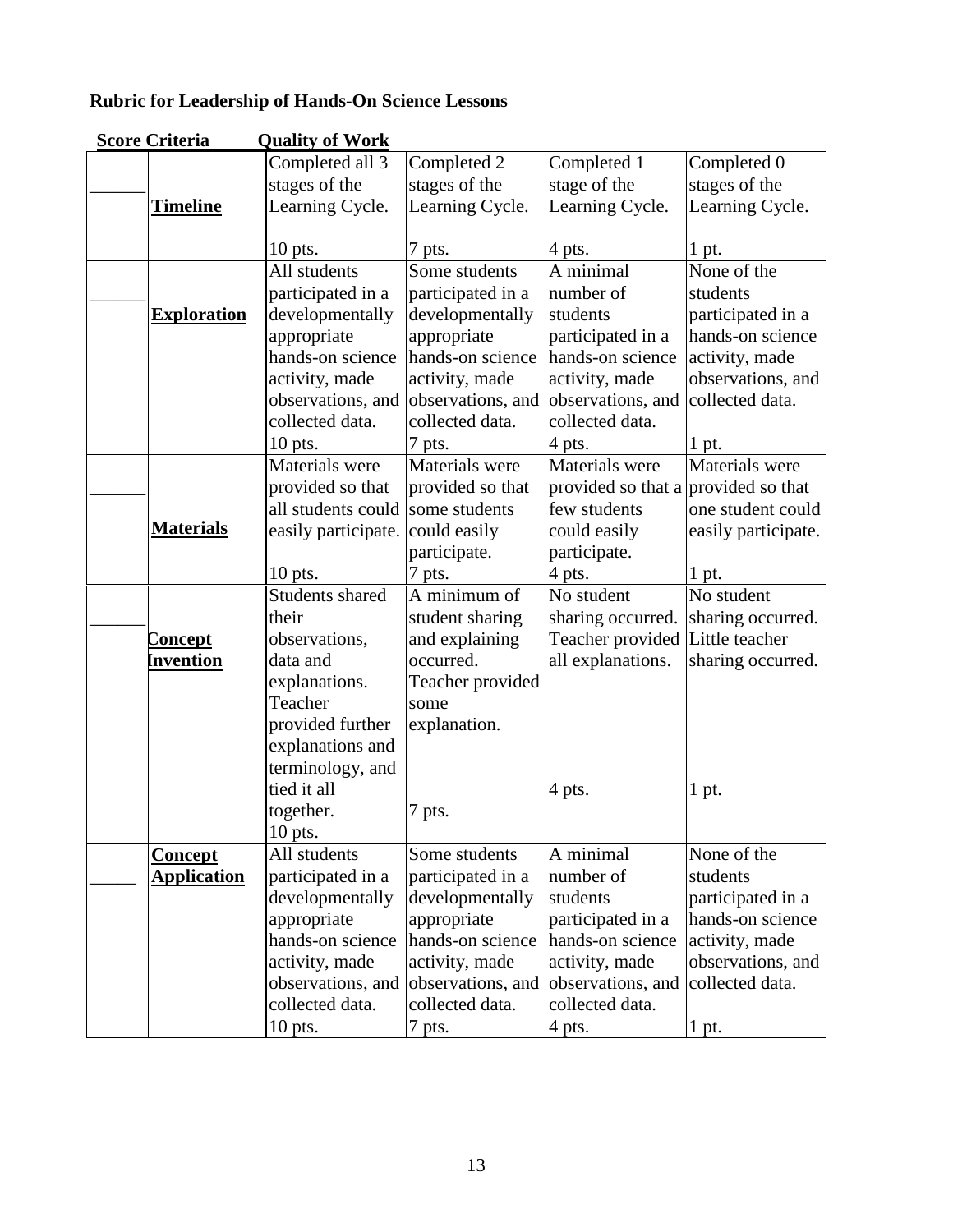|                     | Your team               | Your team         | Your team                       | Your team        |
|---------------------|-------------------------|-------------------|---------------------------------|------------------|
| <u>Science</u>      | provided a              | provided a very   | provided an                     | provided a poor  |
| Content             | thorough                | short explanation | incomplete                      | explanation of   |
| <b>Background</b>   | explanation of          | of the science    | explanation of                  | the science      |
|                     | the science             | content           | the science                     | content          |
|                     | content                 | background.       | content                         | background.      |
|                     | background.             | 7 pts.            | background.                     |                  |
|                     | 10 pts.                 |                   | 4 pts.                          | 1 pt.            |
|                     | Numerous (5-6)          | 3-4 SDAIE         | 1-2 SDAIE                       | One SDAIE        |
| <b>SDAIE</b>        | <b>SDAIE</b> strategies | strategies are    | strategies are                  | strategy is      |
| <u>Strategies</u>   | are explained.          | explained.        | explained.                      | explained.       |
|                     |                         |                   |                                 |                  |
|                     | 10 pts.                 | 7 pts.            | 4 pts.                          | 1 pt.            |
|                     | Numerous                | A few             | A couple of                     | One application  |
| <b>Applications</b> | applications to         | applications to   | applications to                 | to everyday life |
| to real life        | everyday life are       | everyday life are | everyday life are               | are described.   |
|                     | described.              | described.        | described.                      |                  |
|                     | $10$ pts.               | 7 pts.            | 4 pts.                          | 1 pt.            |
|                     | Handout included        | Handout included  | Handout included                | Handout included |
| <b>Handout</b>      | science concept         | 5 or 6 of the 7   | 3 or 4 of the 7                 | 1 of the 7       |
|                     | definition, 3           | components.       | components.                     | components.      |
|                     | stages of               |                   |                                 |                  |
|                     | Learning Cycle,         |                   |                                 |                  |
|                     | science content         |                   |                                 |                  |
|                     | background,             |                   |                                 |                  |
|                     | <b>SDAIE</b>            |                   |                                 |                  |
|                     | strategies,             |                   |                                 |                  |
|                     | applications to         |                   |                                 |                  |
|                     | real life, and          |                   |                                 |                  |
|                     | references.             | 7 pts.            | 4 pts.                          | 1 pt.            |
|                     | 10 pts.                 |                   |                                 |                  |
|                     | Demonstrated a          | Demonstrated      | Did not                         | Demonstrated a   |
| <b>Science</b>      | correct and             | some              | demonstrate a                   | very poor        |
| <u>Concept</u>      | thorough                | understanding of  | correct and                     | understanding of |
| <b>Explanation</b>  | understanding of        | the science       | thorough                        | the science      |
|                     | the science             | concept you were  | understanding of<br>the science | concept you were |
|                     | concept you were        | teaching.         |                                 | teaching.        |
|                     | teaching.               |                   | concept you were                |                  |
|                     |                         |                   | teaching.                       |                  |
|                     | $10$ pts.               | 7 pts.            | 4 pts.                          | 1 pt.            |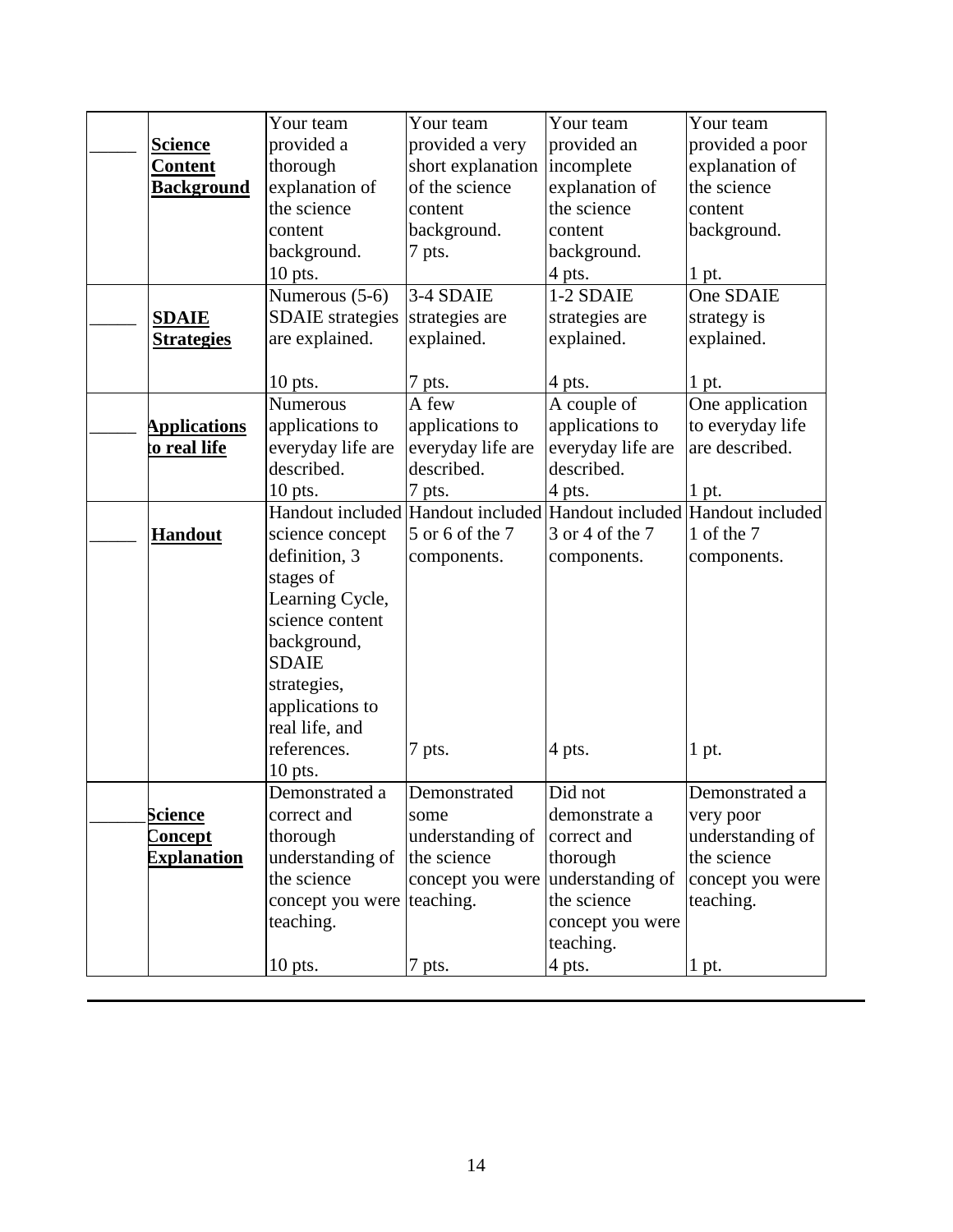## **8.SCIENCE ACTIVITY/POSTER FOR ELEMENTARY SCHOOL SCIENCE EXPOSITION**

You will prepare a hands-on science activity and poster about a science concept. You will present the activity at our Elementary School Science Exposition. Be sure you understand the concept(s) you are emphasizing, and that you can explain it. The activity should be developmentally appropriate, and should follow the NSTA Safety Guidelines.

You should type the activity to turn in. Include your name at the top of the page and references at the bottom of the page. \*\*\*\*\*On the first line of the activity, write out the science concept(s) you are teaching in a complete sentence. Do not say "The students will  $\cdots$ " (That is an objective, not a science concept.)\*\*\*\*\*

The lessons should include hands-on lessons, and should emphasize particular science concepts. The Exploration and Application phases of the Learning Cycle must require different hands-on science activities using manipulatives. Hands-on activities are NOT reading or completing worksheets (though they may require students to read something or complete lab observation sheets). You should take the activities "off of paper" and require students to use the science process skills with science manipulatives.

Everyone must choose a difference science concept to teach. You may choose one that your group led in class for our hands-on science activity.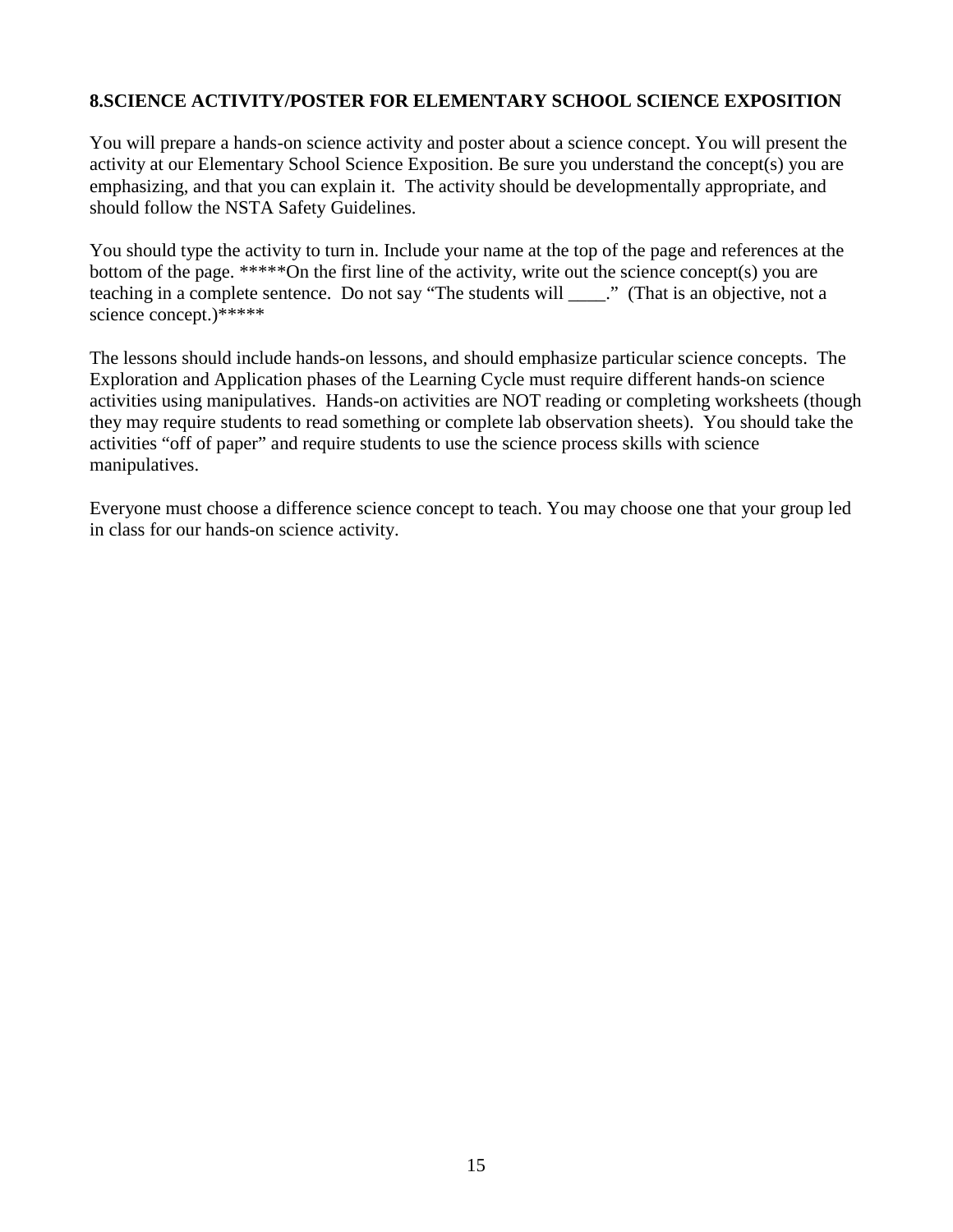#### **Rubric for Activity, Poster and Presentation-Elementary School Exposition**

Note: Plan on about 12 minutes to present this lesson to each group of 4 students. Please use the Learning Cycle, and include a miniexploration, concept invention and application activity.

| Score | <b>Criteria Quality of Work</b> |                                        |                              |                                                       |                             |  |
|-------|---------------------------------|----------------------------------------|------------------------------|-------------------------------------------------------|-----------------------------|--|
|       |                                 | Activity is typed with                 | Four of the five             | Three of the                                          | Two of the characteristics  |  |
|       |                                 | (a)science concept,                    | components are present.      | characteristics are present. are present.             |                             |  |
|       | Lesson                          | (b)materials,                          |                              |                                                       |                             |  |
|       | <b>Description</b>              | (c)procedures,                         |                              |                                                       |                             |  |
|       |                                 | (d)explanation, &                      |                              |                                                       |                             |  |
|       |                                 | (e)resources.                          |                              |                                                       |                             |  |
|       |                                 | 14 pts.                                | $11$ pts.                    | 8 pts.                                                | 5 pts.                      |  |
|       |                                 |                                        |                              |                                                       |                             |  |
|       |                                 |                                        |                              |                                                       |                             |  |
|       |                                 |                                        |                              |                                                       |                             |  |
|       |                                 | 3 sided visual display                 | 3 sided visual display       | 3 sided visual display                                | Visual display is present,  |  |
|       | Visual                          | shows great creativity and             | shows creativity and         | shows some                                            | but required little         |  |
|       | <b>Display</b>                  | is thought-provoking.                  | thoughtfullness; has         | thoughtfullness and                                   | imagination or creativity.  |  |
|       |                                 | Demonstrates concept                   | graphics or pictures.        | creativity, but does not                              |                             |  |
|       |                                 | graphically.                           |                              | cause one to take a second                            |                             |  |
|       |                                 | 14 pts.                                |                              | look.                                                 | 5 pts.                      |  |
|       |                                 |                                        | $11$ pts.                    | 8 pts.                                                |                             |  |
|       |                                 | Science concept is                     | Science concept is poorly    | Science Concept is poorly                             | Science Concept is not      |  |
|       |                                 | correctly defined in a                 | defined or is correctly      | defined in an incomplete                              | defined.                    |  |
|       |                                 |                                        | defined, not in sentence.    | sentence.                                             |                             |  |
|       | <b>Science Concept</b>          | complete sentence.                     |                              |                                                       |                             |  |
|       |                                 |                                        | $11$ pts.                    |                                                       |                             |  |
|       |                                 | 14 pts.                                |                              | 8 pts.<br>You have a few of the                       | 5 pts.                      |  |
|       |                                 | You have the necessary                 | You have most of the         |                                                       | You have the necessary      |  |
|       |                                 | materials for all students             | necessary materials for all  | necessary materials for all materials for one student |                             |  |
|       | <b>Materials</b>                | to participate in the hands-           | students to participate in   | students to participate in                            | per group to participate in |  |
|       |                                 | on lesson.                             | hands-on lesson.             | hands-on lesson.                                      | hands-on lesson.            |  |
|       |                                 | 14 pts.                                | $11$ pts.                    | 8 pts.                                                | 5 pts.                      |  |
|       |                                 | Activity is                            | Two of the $3$               | One of the characteristics                            | Teacher does a hands-on     |  |
|       | <b>Exploration</b>              | (a)hands-on, (b)develop-               | characteristics are present. | is present.                                           | activity for students.      |  |
|       | <b>Science Activity</b>         | mentally appropriate, &                |                              |                                                       |                             |  |
|       |                                 | (c) feasible for all students. 11 pts. |                              |                                                       |                             |  |
|       |                                 | $14$ pts.                              |                              | 8 pts.                                                | 5 pts.                      |  |
|       |                                 | Students shared                        | A minimum of student         | No student sharing                                    | No student sharing          |  |
|       | <b>Concept Invention</b>        | observations, data and                 | sharing and explaining       | occurred. Teacher                                     | occurred. A little teacher  |  |
|       |                                 | explanations. Teacher                  | occurred. Teacher            | provided all explanations.                            | sharing occurred.           |  |
|       |                                 | provided further                       | provided some                |                                                       |                             |  |
|       |                                 | explanations and                       | explanation                  |                                                       |                             |  |
|       |                                 | terminology, and tied it all           |                              | 8 pts.                                                |                             |  |
|       |                                 | together. 14 pts.                      | 11 pts                       |                                                       | 5 pts.                      |  |
|       |                                 | Activity is                            | Two of the 3                 | One of the characteristics                            | Teacher does a hands-on     |  |
|       | <b>Concept</b>                  | (a)hands-on, (b)develop-               | characteristics are present. | is present.                                           | activity for students.      |  |
|       | <b>Application</b>              | mentally appropriate, &                |                              |                                                       |                             |  |
|       | <b>Science Activity</b>         | (c)feasible for all students.          |                              |                                                       |                             |  |
|       |                                 | 14 pts.                                | 11 pts.                      |                                                       |                             |  |
|       |                                 |                                        |                              | 8 pts.                                                | 5 pts.                      |  |
|       |                                 |                                        |                              |                                                       |                             |  |
|       |                                 |                                        |                              |                                                       |                             |  |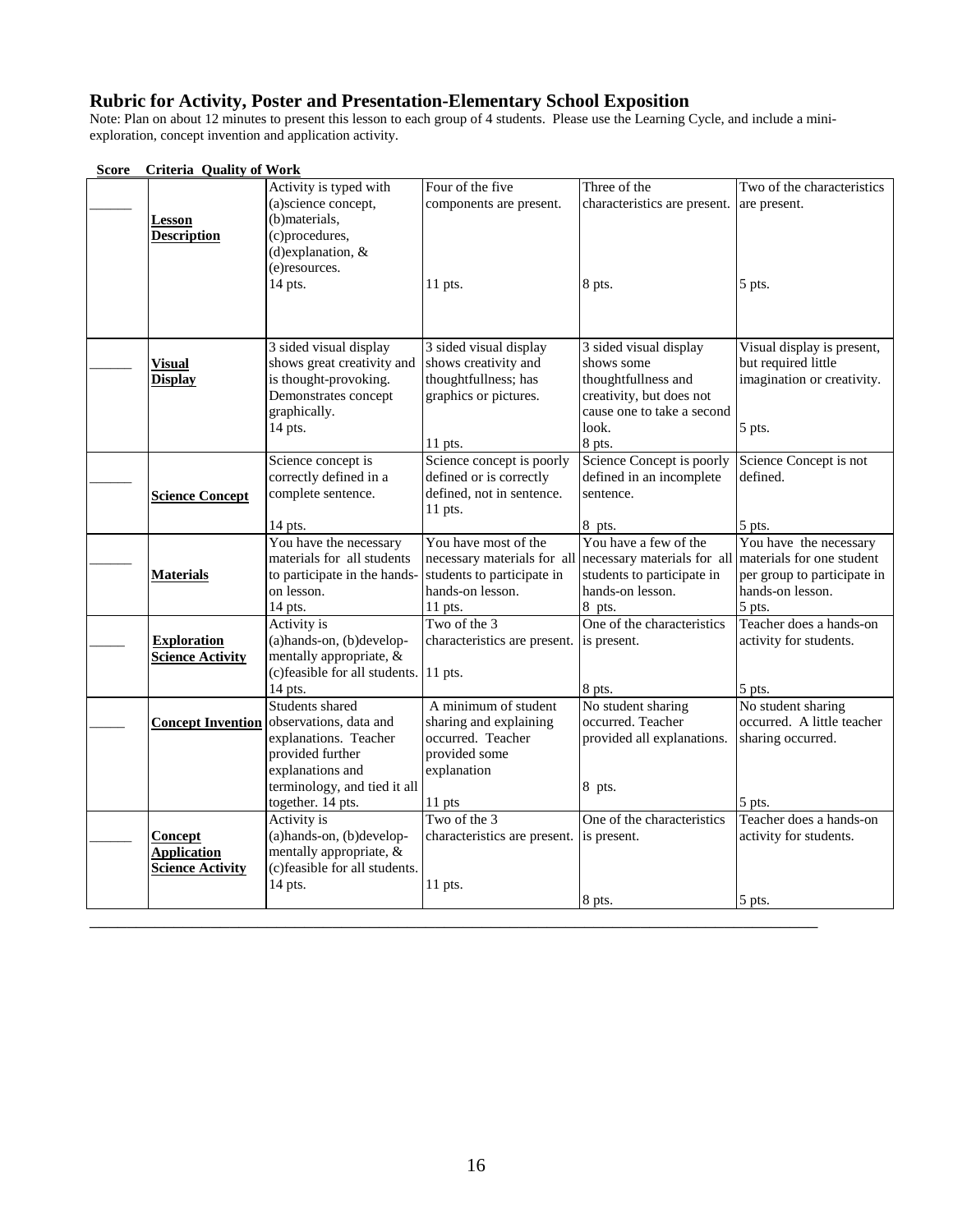## **9. SCIENCE TEACHING UNIT**

You will create a unit on a specific science topic. You must bring a stamped, self-addressed manila envelope in order to receive a final grade. The grade will be determined by the unit plan, lessons and your final presentation.

1. Unit Plan (1 page-include title, grade level, goals for unit, one-two line descriptions of each lesson)

2. 3 Learning Cycle Lesson Plans *Adapt from Commercial Lessons!*

For each lesson, include the following: *Do not re-invent activities*.

- a. Topic
- b. Science Concept --Write out the science concept(s) you are teaching in a complete sentence. Do not say "The students will \_\_\_\_." (That is an objective, not a science concept.)
- c. Objectives  $(1-2)$  (use behavioral objectives with action verbs—i.e., The students will  $\qquad)$
- d. Exploration Activity- explain what students will do and what teacher will do
- e. Concept Invention Activity --explain what students will do and what teacher will do f. Concept Application Activity- explain what students will do and what teacher will do
- 3. SDAIE Strategies –explanation of SDAIE strategies included and how they are used
- 4. Science Themes -explanation of science themes included and how they are emphasized
- 5. Science Process Skills explanation of science process skills used and how they're used
- 6. Description of an Activity Center to go with Unit
- 7. Description of 3 Alternative Assessments for the Unit
- 8. Description of Final Project for Unit
- 9. References

The lessons should include hands-on lessons, and should emphasize particular science concepts. The Exploration and Application phases of the Learning Cycle must require different hands-on science activities using manipulatives. Hands-on activities are NOT reading or completing worksheets (though they may require students to read something or complete lab observation sheets). You should take the activities "off of paper" and require students to use the science process skills with science manipulatives.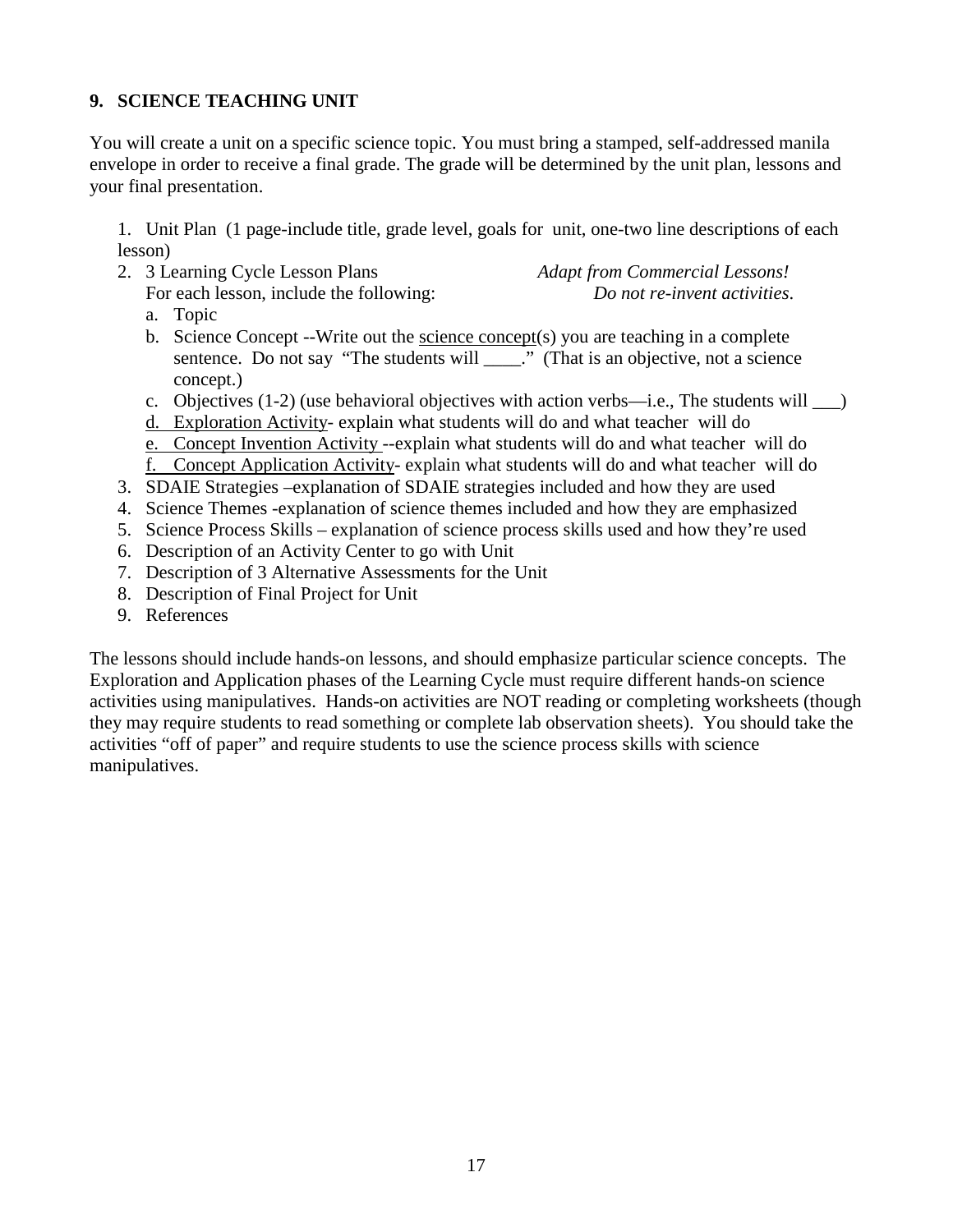# **Science Teaching Unit Rubric**

**Topic \_\_\_\_\_\_\_\_** *To receive a grade, turn in a stamped, self-addressed manila envelope with unit.*

| Score | <b>Criteria Quality of Work</b>      |                                                                                                                                                                               |                                                                                                                                                                                  |                                                                                                                                           |                                                                                                                                        |
|-------|--------------------------------------|-------------------------------------------------------------------------------------------------------------------------------------------------------------------------------|----------------------------------------------------------------------------------------------------------------------------------------------------------------------------------|-------------------------------------------------------------------------------------------------------------------------------------------|----------------------------------------------------------------------------------------------------------------------------------------|
|       | Science Concept                      | Science concept is<br>correctly defined in a<br>complete sentence.                                                                                                            | Science concept is<br>poorly defined or is<br>correctly defined, but<br>not in a complete                                                                                        | Science concept is<br>poorly defined in an<br>incomplete sentence.                                                                        | Science concept is not<br>defined.                                                                                                     |
|       |                                      | 7 pts.                                                                                                                                                                        | sentence.<br>5 pts.                                                                                                                                                              | 3 pts.                                                                                                                                    | 1 pt.                                                                                                                                  |
|       | <b>Objectives</b>                    | One-two behavior<br>objectives with action<br>verbs are written in<br>complete sentences.                                                                                     | <b>Behavioral objectives</b><br>are poorly written.                                                                                                                              | Objectives are not<br>behavioral objectives.<br>3 pts.                                                                                    | Objectives are absent.                                                                                                                 |
|       | <b>Exploration</b>                   | 7 pts.<br>All students participate<br>in developmentally<br>appropriate hands-on<br>science activities, make<br>observations, and<br>collect data in 3                        | 5 pts.<br>Some students<br>participate in<br>developmentally<br>appropriate hands-on<br>science activities, make<br>observations, and                                            | Students participate in<br>hands-on science<br>activities, make<br>observations, and<br>collect data in 2<br>lessons.                     | 1 pt.<br>Few students<br>participate in hands-on<br>science activities, make<br>observations, and<br>collect data in lessons.          |
|       |                                      | lessons.<br>7 pts.                                                                                                                                                            | collect data in 3<br>lessons.<br>5 pts.                                                                                                                                          | 3 pts.                                                                                                                                    | $1$ pt.                                                                                                                                |
|       | <b>Concept Invention</b>             | Students share their<br>observations, data and<br>explanations. Teacher<br>provides further<br>explanations and<br>terminology, and ties it<br>all together                   | A minimum of student<br>sharing and explaining<br>occurrs. Teacher<br>provides some<br>explanation.                                                                              | No student sharing<br>occurrs. Teacher<br>provides all<br>explanations.                                                                   | No student sharing<br>occurrs. Little teacher<br>sharing occurrs.                                                                      |
|       | <b>Concept</b><br><b>Application</b> | 7 pts.<br>All students participate<br>in developmentally<br>appropriate hands-on<br>science activities, make<br>observations, and<br>collecte data in 3<br>lessons.<br>7 pts. | 5 pts.<br>Some students<br>participate in<br>developmentally<br>appropriate hands-on<br>science activities, make<br>observations, and<br>collect data in 3<br>lessons.<br>5 pts. | 3 pts.<br>Students participate in<br>hands-on science<br>activities, make<br>observations, and<br>collect data in 2<br>lessons.<br>3 pts. | 1 pt.<br>Few students<br>participate in hands-on<br>science activities, make<br>observations, and<br>collect data in lessons.<br>1 pt. |
|       | <b>SDAIE Strategies</b>              | Numerous $(5-6)$<br>SDAIE strategies are<br>explained.                                                                                                                        | 3-4 SDAIE strategies<br>are explained.                                                                                                                                           | 1-2 SDAIE strategies<br>are explained.                                                                                                    | 1 SDAIE strategy is<br>listed.                                                                                                         |
|       | <b>Science Themes</b>                | 7 pts.<br>Your unit includes<br>correct references to<br>and definitions of<br>relevant science themes<br>and explanations of<br>how they are<br>emphasized.                  | 5 pts.<br>Your unit includes<br>science theme title(s)<br>and definitions, but no<br>explanations of how<br>they are emphasized.                                                 | 3 pts.<br>Your unit includes<br>science theme title(s).<br>but no definitions or<br>explanations.                                         | $1$ pt.<br>You included the name<br>of one science theme.                                                                              |
|       |                                      | 7 pts.                                                                                                                                                                        | 5 pts.                                                                                                                                                                           | 3 pts.                                                                                                                                    | 1 pt.                                                                                                                                  |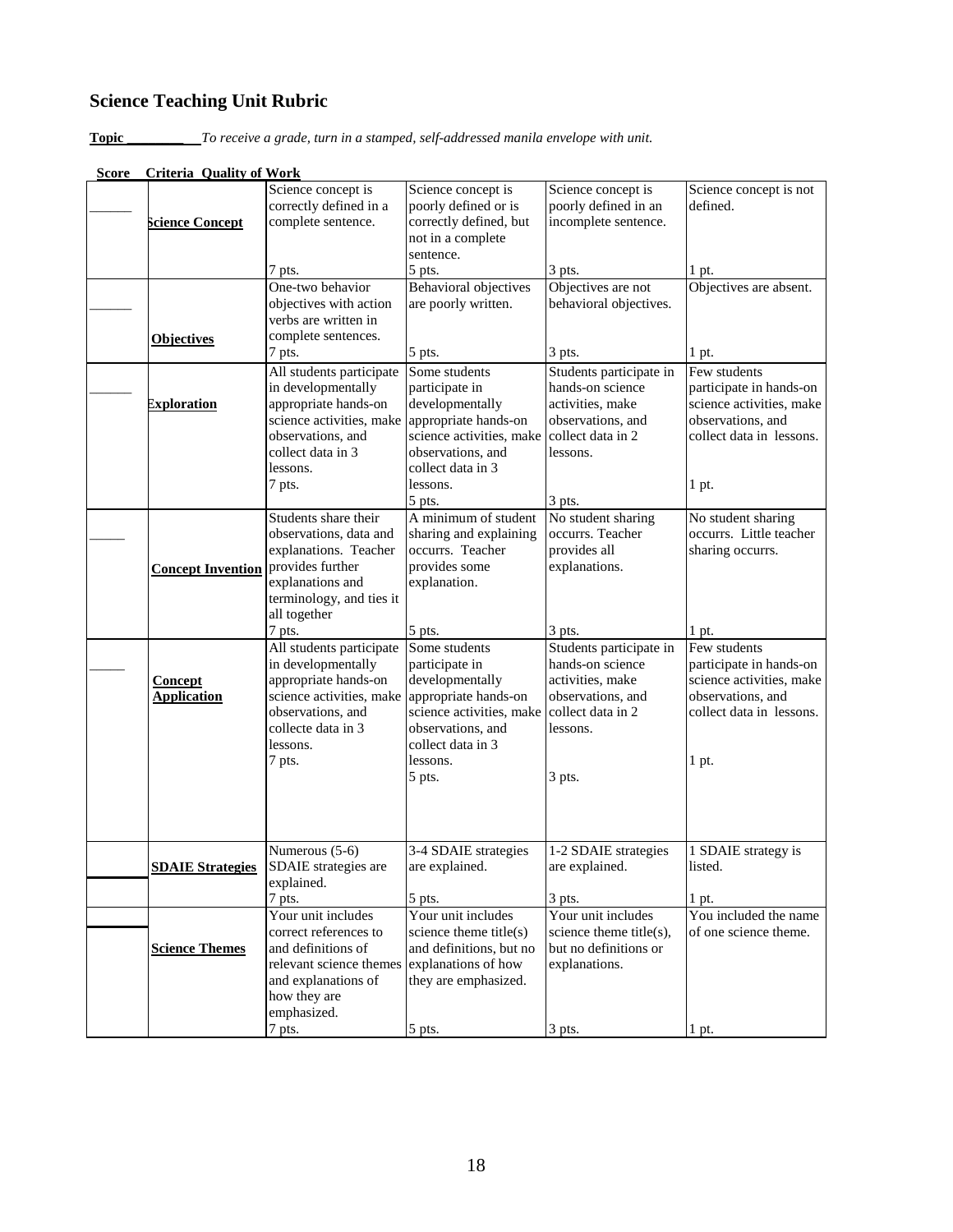|                        | Your unit includes a                           | Your unit includes a       | Your unit includes little | The process skills are    |
|------------------------|------------------------------------------------|----------------------------|---------------------------|---------------------------|
|                        | list of the science                            | list of the science        | information on the        | mentioned in your unit,   |
| <b>Science Process</b> | process skills that                            | process skills, but little | process skills.           | but not explained.        |
| <b>Skills</b>          | students practice in the                       | explanation of when        |                           |                           |
|                        | lessons and an                                 | students use them in       |                           |                           |
|                        | explanation of when                            | the unit.                  |                           |                           |
|                        | they use the skills.                           |                            |                           | $1$ pt.                   |
|                        | 7 pts.                                         | 5 pts.                     | 3 pts.                    |                           |
|                        | Your unit includes a                           | Your unit includes a       | Your unit includes a      | Your unit includes a      |
| <b>Alternative</b>     | list of 3 alternative                          | list of 3 alternative      | list of 2 alternative     | one alternative           |
| <b>Assessments</b>     | assessments and clear                          | assessments, but it is     | assessments and           | assessments and           |
|                        | explanations of each.                          | not clear how they will    | explanations.             | explanation.              |
|                        |                                                | be done or how they        |                           |                           |
|                        |                                                | assess learning from       |                           |                           |
|                        |                                                | the unit.                  |                           |                           |
|                        | 7 pts.                                         | 5 pts                      | 3 pts.                    | pt.                       |
|                        | Your unit includes a                           | Your unit includes a       | Your unit includes a      | Your unit includes the    |
|                        | complete description of                        | description of an          | description of an         | title of an activity      |
| <b>Activity Center</b> | an activity center,                            | activity center,           | activity center, but few  | center.                   |
|                        | including procedures to                        | procedures and             | procedures,               |                           |
|                        | set it up, necessary                           | components, but little     | components or             |                           |
|                        | components, and an                             | explanation of what        | explanation of what       |                           |
|                        | explanation of what                            | students will do and       | students will do and      |                           |
|                        | students will do and                           | learn.                     | learn.                    |                           |
|                        | learn.                                         |                            |                           |                           |
|                        | 7 pts.                                         | 5 pts                      | 3 pts.                    | 1 pt.                     |
|                        | Your unit includes a                           | Your unit includes a       | Your unit includes a      | Your unit includes a      |
|                        | description of a final,                        | description of a final     | description of a final    | title of a final project. |
| <b>Final Project</b>   | culminating project;                           | project and planning       | project, little planning  |                           |
|                        | description of how you                         | information, but no        | information and little    |                           |
|                        | will plan & make                               | explanation of how the     | explanation of how it     |                           |
|                        | arrangements for it; and                       | final project ties the     | ties the unit together.   |                           |
|                        | an explanation of how                          | unit together.             |                           |                           |
|                        | it ties the unit together.                     |                            |                           |                           |
|                        | 7 pts.                                         | 5 pts                      | 3 pts.                    | $1$ pt.                   |
| <b>References</b>      | Your unit includes                             | Your unit includes a       | Your unit includes very   | Only reference titles     |
|                        | complete references                            | list of references, but    | little reference          | are included.             |
|                        | you used from other                            | not complete               | information.              |                           |
|                        | sources.                                       | information.               |                           |                           |
|                        | 7 pts.                                         | 5 pts                      | 3 pts.                    | 1 pt.                     |
|                        | Your presentation was                          | Your presentation was      | You followed a few of     | You did a presentation,   |
| <b>Presentation</b>    | outstanding and                                | well done, followed        | the guidelines for        | but there was little      |
|                        | followed the guidelines some of the guidelines |                            | presentations. There      | evidence of planning,     |
|                        | for presentations. Your for presentations, and |                            | was some evidence of      | practice and              |
|                        | explanations showed                            | showed that you had an     | planning and practice     | understanding of the      |
|                        | evidence of a thorough                         | understanding of most      | You had a limited         | topic.                    |
|                        | understanding of the                           | aspects of the topic and   | understanding of the      |                           |
|                        | topic and teaching                             | teaching applications.     | topic and teaching        |                           |
|                        | applications.                                  |                            | applications.             |                           |
|                        | 14 pts.                                        | $10$ pts.                  | 6 pts.                    | 2 pts.                    |
|                        |                                                |                            |                           |                           |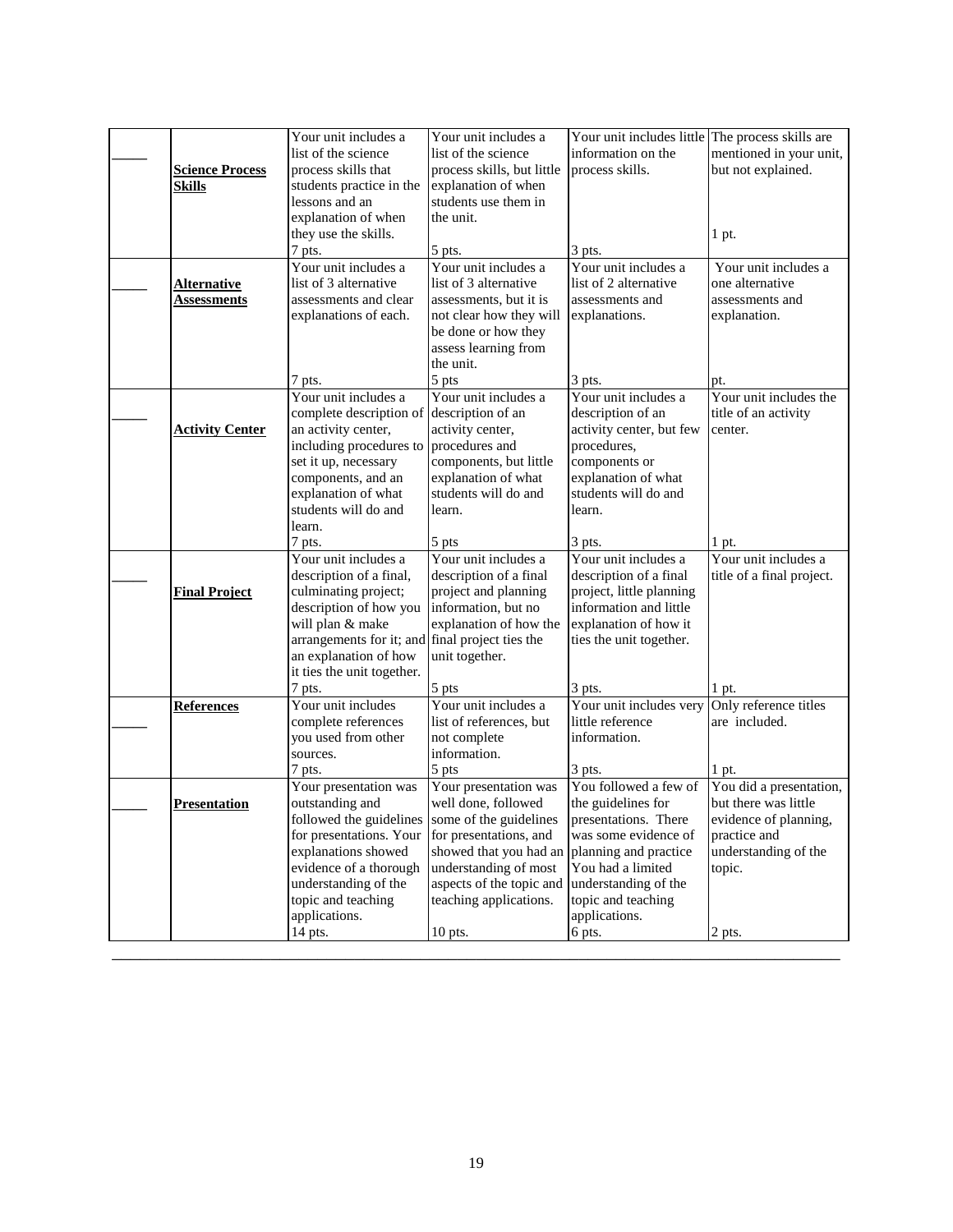# **Course Grades**

# *An "A" student is one who:*

- completes all assignments on time and demonstrates the ability to summarize, analyze, and/or reflect at high levels.
- varies sources of information for assignments, demonstrating high degree of effort in pursuing varied perspectives around important educational issues.
- completes all the reading assignments and develops thoughtful and thorough responses.
- produces work that reveals a strong commitment to self-discovery and learning.
- produces work at a high professional level in terms of both writing and content.
- develops a high quality presentation, demonstrating significant learning around a contemporary issue.
- presents confidently and intelligently, demonstrating effective teaching skills.
- completes assignments in/out of class with a focus on learning and exploration, pushing him/herself to better understand the profession through quality work.
- attends almost every class meeting and is fully engaged during class.
- pushes him/herself to new understandings by participating in discussions, sharing his/her opinions, and valuing others' perspectives.
- contributes to the positive environment of the class by respecting all members.

# *A "B" student is one who:*

- completes all or almost all assignments, all or most on time, and demonstrates the ability to summarize, analyze, and/or reflect at fairly high levels, showing consistent improvement over time.
- varies sources of information for assignments, demonstrating high degree of effort in pursuing varied perspectives around important educational issues.
- completes all or most of the reading assignments and develops thoughtful and fairly thorough responses.
- produces work that reveals a commitment to self-discovery and learning.
- produces work that is close to professional level in terms of both content and writing, working to develop a strong command of writing, speaking, planning and presenting.
- develops presentations, demonstrating significant learning
- presents confidently and intelligently, demonstrating effective teaching skills.
- completes assignments in/out of class with a focus on learning and exploration, pushing him/herself to better understand the profession through quality work.
- attends almost every class meeting and is regularly engaged during class.
- pushes him/herself to new understandings by participating in discussions, sharing his/her opinions, and valuing others' perspectives.
- contributes to the positive environment of the class by respecting all members.

# *A "C" student is one who:*

- completes or attempts most of the assignments, mostly on time, and demonstrates the ability to do some quality summarizing, analysis, and reflection, showing improvement over time.
- varies sources of information for assignments, demonstrating effort in pursuing varied perspectives around important educational issues.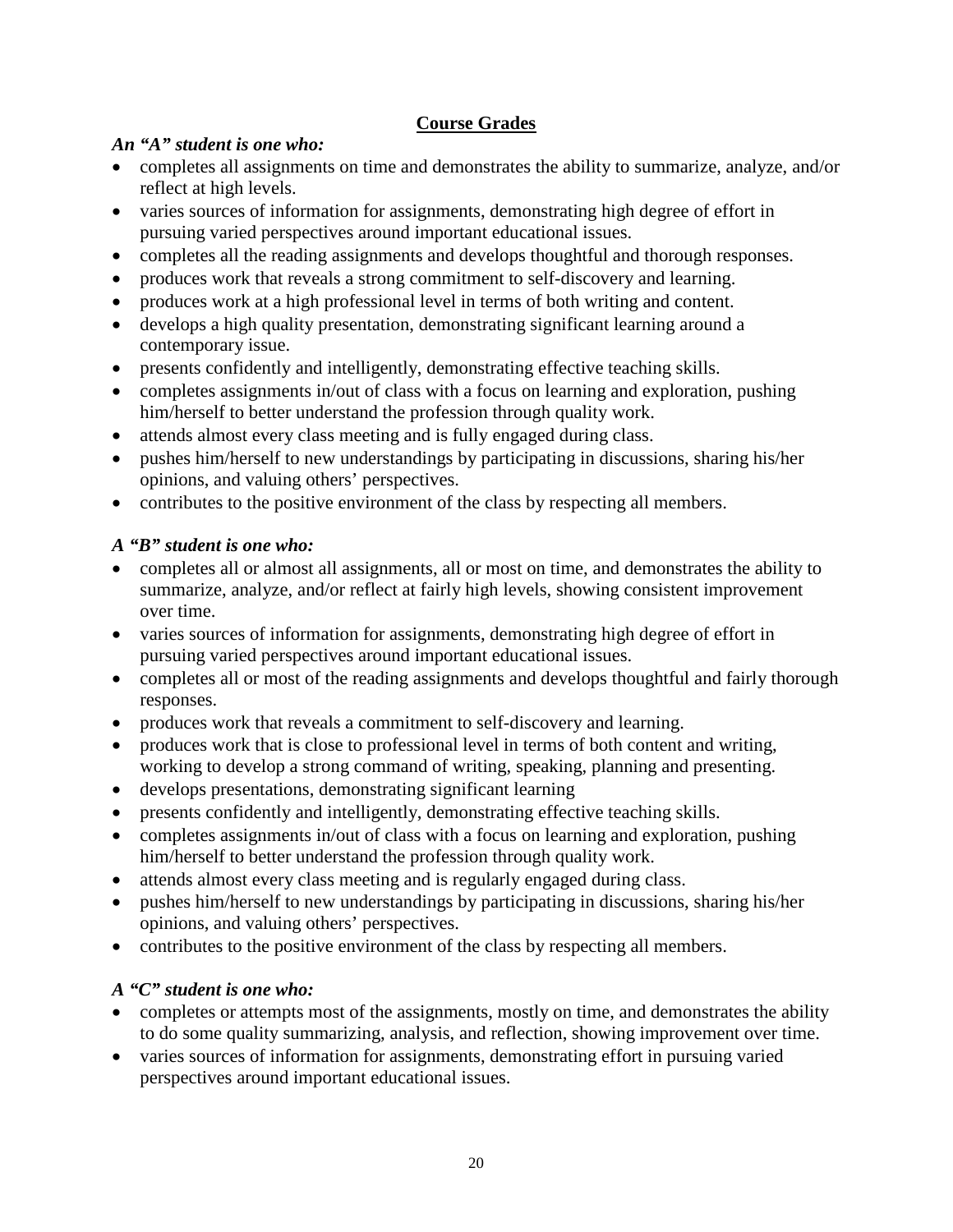- completes most of the reading assignments and develops thoughtful and sometimes thorough responses.
- produces work that reveals a commitment to some self-discovery and learning.
- produces work that is not yet at a professional level in terms of both writing and content.
- develops a quality presentation, demonstrating learning around a contemporary issue.
- presents confidently and intelligently, demonstrating some effective teaching skills.
- completes assignments in/out of class with a focus on learning and exploration, pushing him/herself a little to better understand the profession.
- attends most class meetings and is often engaged during class.
- pushes him/herself to some new understandings by participating to a moderate degree in discussions, sharing his/her opinions, and valuing others' perspectives.
- contributes to the positive environment of the class by respecting all members.

A "D" student is one who doesn't meet all of the minimal standards of a "C" student; "F" is earned by someone who hasn't completed significant portions of the required work and fails to meet the "C" student standards.

\_\_\_\_\_\_\_\_\_\_\_\_\_\_\_\_\_\_\_\_\_\_\_\_\_\_\_\_\_\_\_\_\_\_\_\_\_\_\_\_\_\_\_\_\_\_\_\_\_\_\_\_\_\_\_\_\_\_\_\_\_\_\_\_\_\_\_\_\_\_\_\_\_\_\_\_\_\_

## **Journals**

| Science                  | School Science and Math                           |
|--------------------------|---------------------------------------------------|
| Science and Children     | Innovations in Science and Technology Education   |
| <b>Science Education</b> | Journal of Research in Science Teaching           |
| <b>Science News</b>      | American Biology Teacher                          |
| Science Scope            | Physics Teacher                                   |
|                          | The Science Teacher Journal of Chemical Education |